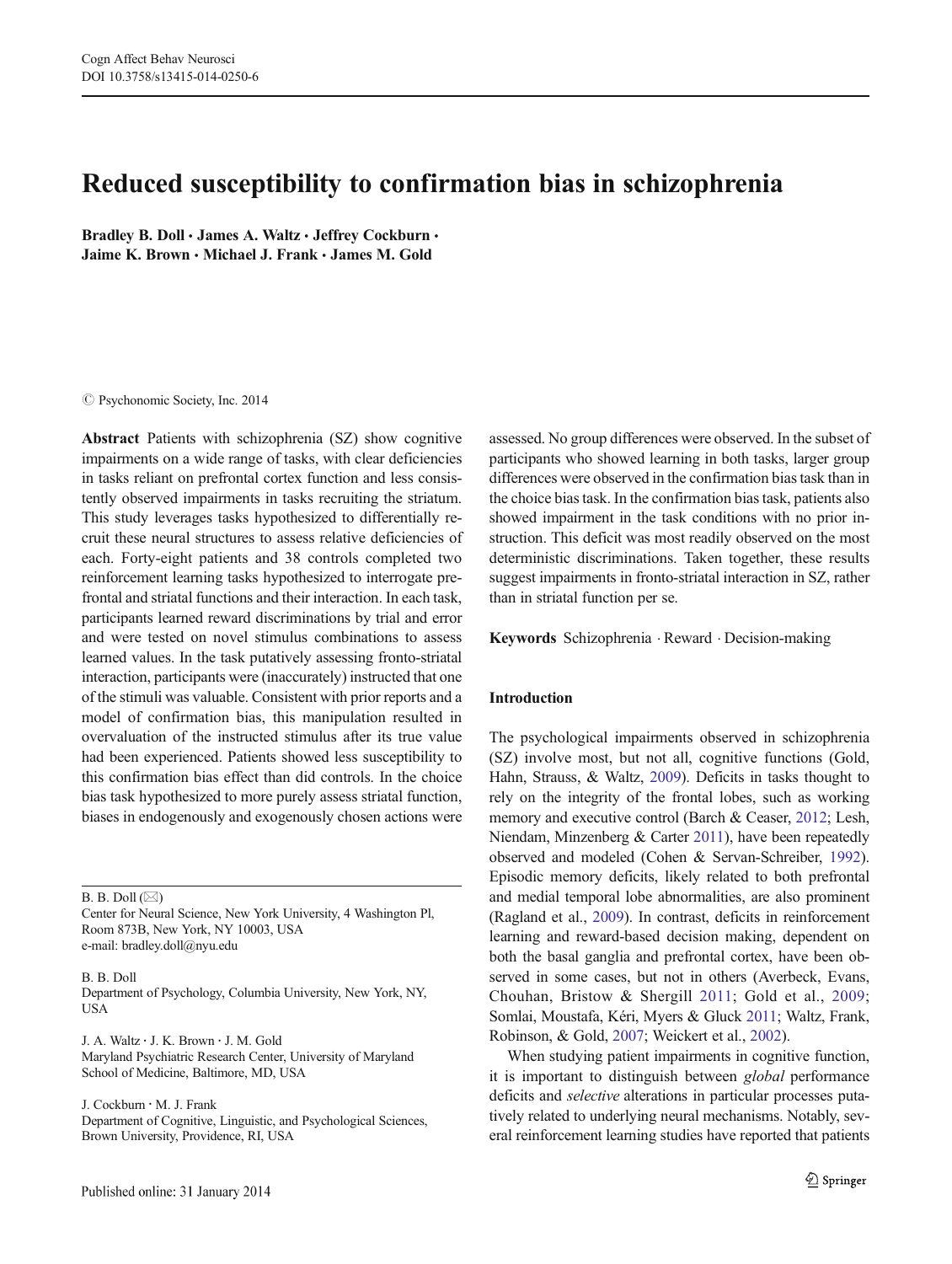with SZ exhibit selective deficits in learning from probabilistic rewards/gains, and not punishments/losses (Gold et al., [2012](#page-13-0); Strauss et al., [2011;](#page-13-0) Waltz et al., [2007;](#page-13-0) Waltz, Frank, Wiecki, & Gold, [2011;](#page-13-0) Waltz et al., [2010\)](#page-13-0). While initial reports attributed this pattern to deficiencies in striatal dopaminergic function similar to those observed in Parkinson's disease (Waltz et al., [2007;](#page-13-0) Waltz et al., [2011](#page-13-0)), subsequent studies have implied that the source of dysfunction may lie in rewardprocessing areas of the prefrontal cortex and fronto-striatal communication (Gold et al., [2012;](#page-13-0) Strauss et al., [2011](#page-13-0); Waltz et al., [2010\)](#page-13-0). Here, we employed tasks designed to assess the function and interaction of the prefrontal cortex and striatum in an attempt to assess their relative perturbation in SZ. These tasks were chosen to assess biases in learning and decisionmaking processes that arise in healthy individuals—biases that are thought to reflect the signatures of striatal function or prefrontal–striatal communication. If patients exhibit selective alterations in these neural systems, we might expect to observe a failure to exhibit one of these biases and, hence, a paradoxical advantage in the relevant task.

We utilized two variants of a well-characterized probabilistic reinforcement learning task (Frank, Moustafa, Haughey, Curran, & Hutchison, [2007;](#page-12-0) Frank, Seeberger, & O'Reilly, [2004\)](#page-12-0), which assesses the striatal-dependent capacity to learn from reinforcement and produce extrinsically motivated actions, in order to investigate biases in learning. The first variant focuses on the interaction of cognition and motivation in a task where participants combine experimentergiven prior information with trial-to-trial reinforcement. The second variant focuses more strictly on the learning of actions in a task with endogenously and exogenously motivated actions.

The first task assesses how striatal learning mechanisms are altered as a function of explicit prior information about task contingencies given by verbal instruction. In particular, prior modeling and empirical studies have suggested that prefrontal mechanisms representing explicit task rules provide top-down input to modify striatal learning (Biele, Rieskamp, Krugel, & Heekeren, [2011](#page-12-0); Doll, Hutchison, & Frank, [2011](#page-12-0); Doll, Jacobs, Sanfey, & Frank, [2009](#page-12-0)). Notably, this effect produces <sup>a</sup> confirmation bias (Nickerson, [1998\)](#page-13-0) in healthy individuals, such that participants express higher learned reward value for choices that had been previously instructed than for those with similar or even higher objective reward probabilities (Doll et al., [2011;](#page-12-0) Doll et al., [2009;](#page-12-0) Staudinger & Büchel, [2013\)](#page-13-0). This effect is best captured by computational models (Biele, Rieskamp, & Gonzalez, [2009;](#page-12-0) Doll et al., [2009\)](#page-12-0) that bias the interpretation of outcomes following instructed stimulus selection. Specifically, our model (Doll et al., [2009](#page-12-0)) posits that prefrontal cortical instruction representations increase the activation of the striatal neuronal populations representing the value of the instructed stimulus. Subsequent dopaminergic prediction errors following instructed stimulus selection

ingrain this distortion by further exaggerating activation and activity-dependent plasticity. This bias increases the impact of instruction-consistent gains and dampens the impact of instruction-inconsistent losses, causing the brain to overvalue the instructed stimulus (hence, a confirmation bias). Functional imaging studies have further provided evidence for this type of bias during learning (Staudinger & Büchel, [2013](#page-13-0)), showing the exaggerated positive and blunted negative prediction errors posited to drive this effect (Biele et al., [2011\)](#page-12-0). Furthermore, individual differences in susceptibility to such confirmation biases are related to variations in genetic function linked to fronto-striatal processing. In particular, participants with increased dopamine levels in the prefrontal cortex as indexed by COMT val158met genotype (Gogos et al., [1998;](#page-13-0) Slifstein et al., [2008\)](#page-13-0), which is frequently associated with a more robust working memory (de Frias et al., [2010](#page-12-0); Egan et al., [2001;](#page-12-0) Tunbridge, Bannerman, Sharp, & Harrison, [2004\)](#page-13-0), showed increased adherence to, and valuation of, the instructed stimulus (Doll et al., [2011\)](#page-12-0), thereby exhibiting greater confirmation bias. Moreover, striatal dopaminergic genes normally associated with enhanced reinforcement learning were, in the context of this task, predictive of the extent to which such learning was distorted by instructed priors (Doll et al., [2011;](#page-12-0) Frank et al., [2007\)](#page-12-0). Thus, in this task environment, genetic variants that typically confer a cognitive advantage are associated with less veridical performance.

Cortical pathways can accomplish action selection on their own when external events trigger responses, whereas volitional behavior requires additional recruitment of the basal ganglia to inform action selection (Brown & Marsden, [1988;](#page-12-0) François-Brosseau et al., [2009](#page-13-0)). A second task leveraged this differential recruitment of the basal ganglia to putatively probe striatal action value learning as a tendency for participants to learn relatively higher reinforcement values for actions they had freely chosen, relative to those that were chosen for them. This type of choice bias has been related to striatal processing and dopaminergic signaling that is preferentially engaged when endogenous choice is required (Sharot, De Martino, & Dolan, [2009](#page-13-0)). That is, the bias of learning more from the outcomes of endogenously chosen actions versus exogenously chosen ones is hypothesized to arise from striatal mechanisms that amplify the impact of rewards following active choices.

We thus reasoned that if the source of reward learning deficits in SZ lies in striatal dopaminergic mechanisms, patients would show reduced evidence for a choice bias. In contrast, if patients exhibit reduced prefrontal–striatal communication, patients would be expected to exhibit reduced confirmation bias. In this task setting, poor prefrontal–striatal communication should lead to a paradoxical improvement in patient performance, with patients more able than controls to report task contingencies veridically.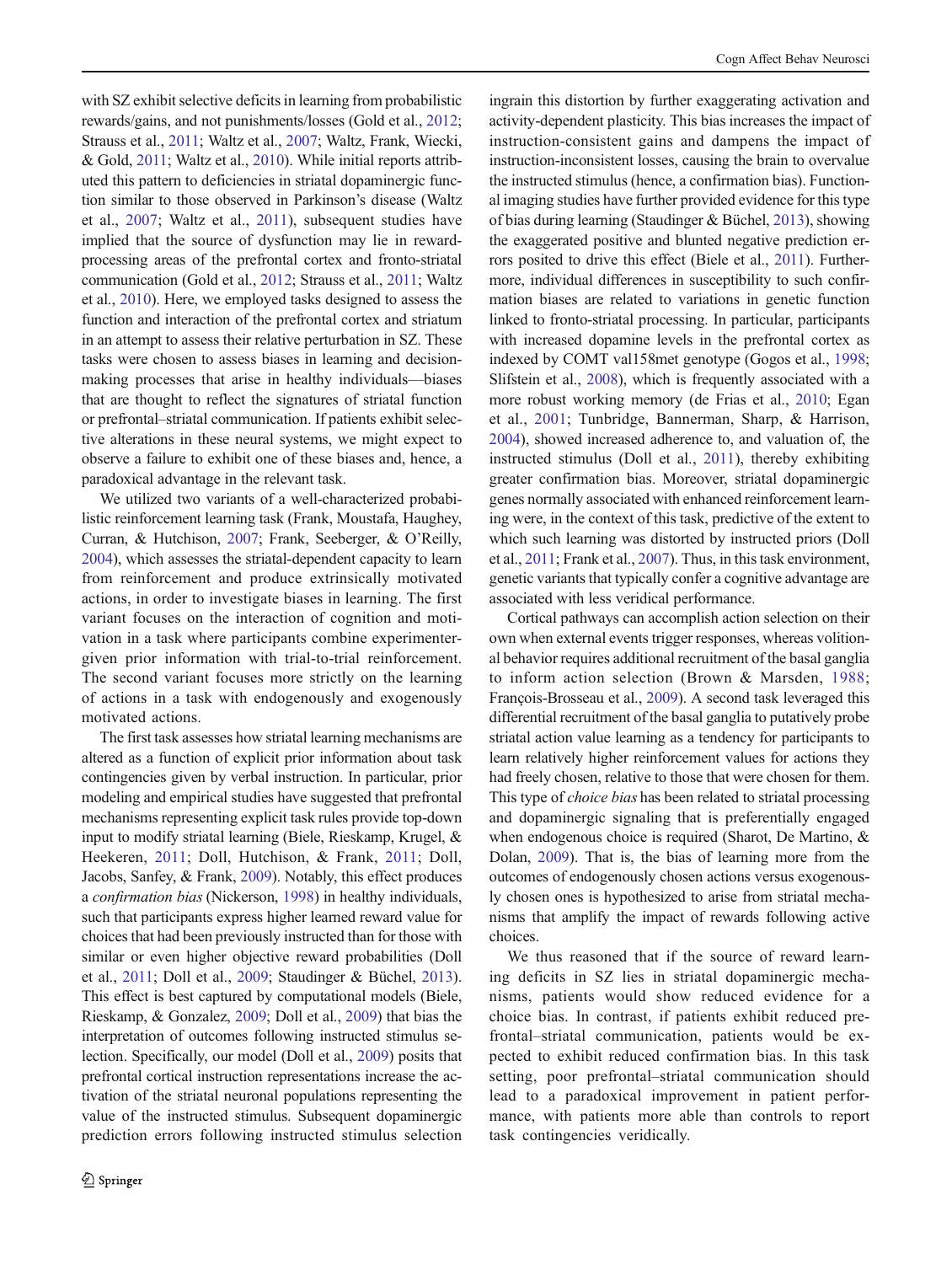### <span id="page-2-0"></span>Method

## Experimental tasks

In the instructed version of the probabilistic selection (PS) task, participants learned four stimulus discriminations (AB, CD, EF, and GH, each stimulus represented in the task by a unique character in the Agathadaimon font set) by trial and error (Fig. 1a–d). One stimulus in each training pair was more likely to produce reward (+1 vs −1 point) than was its pair partner (independent probabilities of +1 point: A/B, .9/.15; C/D, .8/.3; E/F, .8/.3; G/H, .7/.45). Before beginning the training phase, participants read the task instructions on a computer screen. Participants were told that the aim of the task was to win as many points as possible and that, in each stimulus pair, one stimulus would be "better" than the other, although there was no absolutely correct answer. Additionally, participants were inaccurately instructed about the value of stimulus F. Specifically, the text "the following stimulus will be good" was presented above the F stimulus. Participants

were tested on comprehension of the instructions before the task begin and were reinstructed until performance on the comprehension test was perfect. Participants completed from two to four 80-trial training blocks (20 of each stimulus pair, randomly interleaved) and advanced to the test phase when satisfying training accuracy criteria ( $A/B \ge 70$  % A choices,  $C/D \ge 65\%$  C choices,  $G/H \ge 60\%$  G choices) or completing 4 training blocks.

In the test phase, participants were serially presented with all combinations of stimuli from the training phase, with each combination repeating 4 times, randomly interleaved. Participants were instructed that they would not receive feedback for responses during this phase and that they should pick the symbol they felt was correct more often on the basis of what they had learned during training. After the test phase, participants were probed for their memory of the instructions. In the memory probe, each stimulus was shown (in random order), and participants were asked to indicate which one they were told would be good at the beginning of the experiment. This memory test was administered to assess whether any



Fig. 1 Experimental tasks. a Instructed probabilistic selection task. In the training phase, participants repeatedly chose between two stimuli from each of four randomly presented stimulus pairs (AB, CD, EF, GH; stimuli represented in task by Agathodaimon font characters) and received positive/negative (+1/−1) feedback in accordance with stimulus reward probabilities. Prior to training, participants were given erroneous instruction about the value of stimulus F. In the test phase, participants chose between novel combinations of stimuli and received no feedback. Test trials permitting inference of the learned valuation of the instructed stimulus are those featuring stimulus F and stimulus D, which has an identical reward probability but no instruction. b, c Examples of training-phase trials with different stimulus pairings. d Example of a test-phase trial,

involving a novel stimulus pairing. e Choice bias task. In the training phase, participants volitionally chose between "choice"  $(A<sub>c</sub>B<sub>c</sub>, C<sub>c</sub>D<sub>c</sub>)$  pairs, which were yoked to "no-choice" pairs  $(A<sub>n</sub>,B<sub>n</sub>, C<sub>n</sub>,D<sub>n</sub>)$ , and received feedback in accordance with the designated reward probabilities. In the test phase, participants selected stimuli from novel combinations of training stimuli and did not receive feedback. Test trials permitting inference of choice bias were pairs with identical reward probability where one stimulus was freely chosen in the training phase and the other was not. f A "free-choice" trial from the training phase. g A "forcedchoice" trial from the training phase (directed choice framed during response window). h Example of a test-phase trial, involving a novel stimulus pairing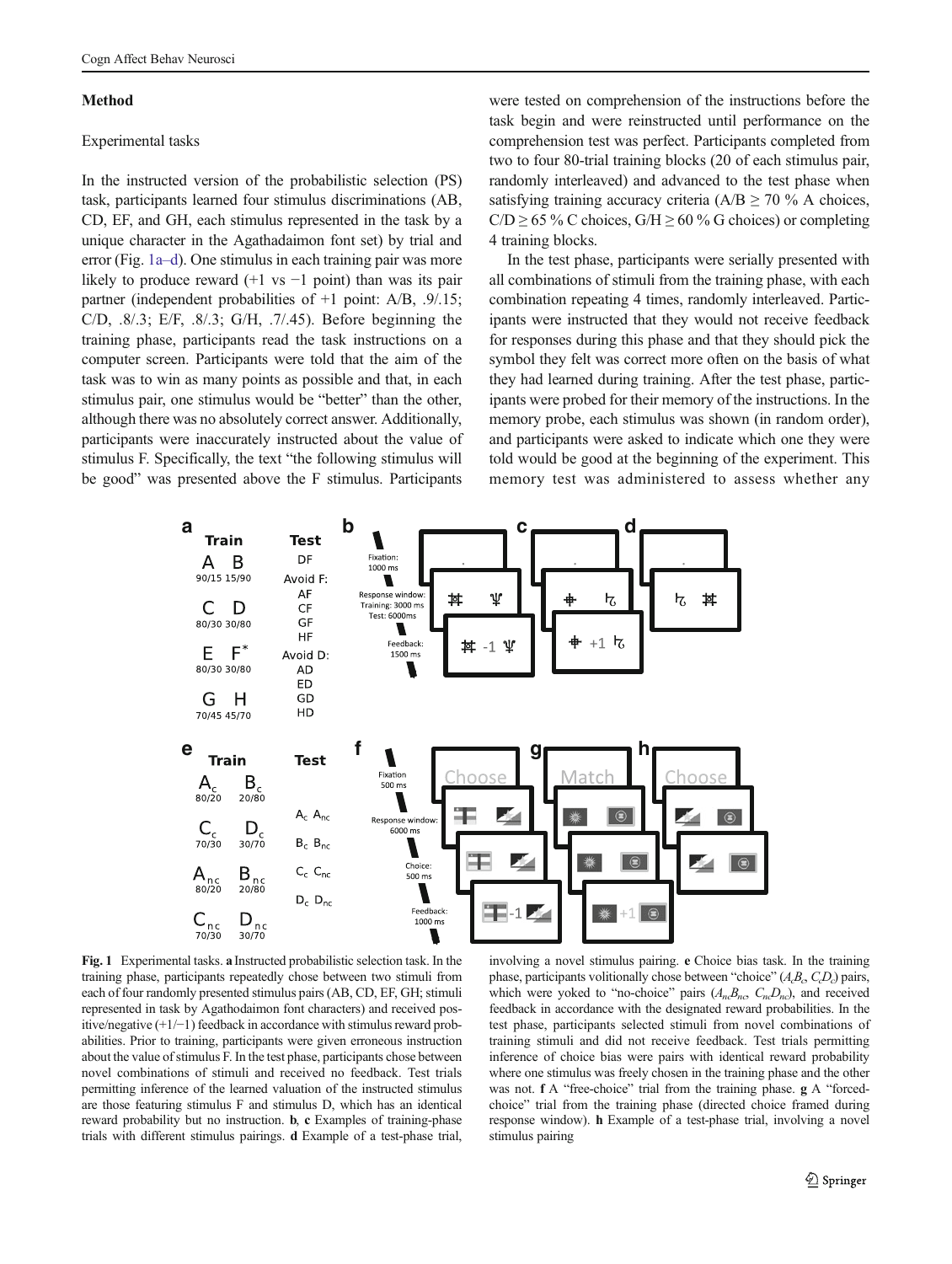reduction in susceptibility to instructions could be attributed to simple forgetting. Finally, participants were again shown all of the stimuli from the task and were asked to estimate how frequently each would win if selected 100 times.

In the choice bias version of the PS task, participants again learned four stimulus discriminations by trial and error (Fig. [1e](#page-2-0)–h). We refer to these eight stimuli, each represented in the task by a unique flag picture, as  $A_c B_c C_c D_c A_{nc} B_{nc}$  and  $C_{nc}D_{nc}$ . One stimulus in each training pair was more likely to produce a reward (+1 vs. –1 point; probabilities of +1:  $A_c/B_c$ .8/.2;  $C_c/D_c$ , .7/.3;  $A_{nc}/B_{nc}$ , .8/.2;  $C_{nc}/D_{nc}$ , .7/.3). When presented with  $A_cB_c$  and  $C_cD_c$  pairs, participants were free to choose either stimulus (choice condition), but when presented with  $A_{nc}B_{nc}$  and  $C_{nc}D_{nc}$  pairs, participants were forced to pick a preselected stimulus (no-choice condition). Critically, "nochoice" trials were yoked to choice trials to ensure identical sampling and feedback between conditions. For example, if a participant was presented with  $A<sub>c</sub>B<sub>c</sub>$  on a choice trial, selected  $A_c$  and received  $-1$  as feedback, sometime in the near future he or she would be presented with an  $A_{nc}B_{nc}$  pair in a nochoice trial, would be forced to select  $A_{nc}$  and would receive −1 as feedback. This design enables us to precisely control the trial-by-trial sequence of reinforcement history for each of the choice and no-choice symbols, permitting us to later assess whether a bias to value the choice stimuli was present and whether any such biases interacted with the values of the stimuli.

Participants completed at minimum two and at maximum four training blocks and advanced to the test phase after satisfying training accuracy criteria  $(A<sub>c</sub>B<sub>c</sub> > 65 %$  A<sub>c</sub> choices and  $C_cD_c$  > 55 %  $C_c$  choices) or after completing the maximum permitted blocks. At test, participants were presented with all possible stimulus pairings to evaluate what they had learned. The test phase included four repetitions of each of the noncritical stimulus pairings and eight repetitions of the critical choice bias trials  $(A_cA_{nc}, B_cB_{nc}, C_cC_{nc}, D_cD_{nc})$ . During the test phase, participants were free to choose on all trials, but to prevent any additional learning, they were no longer given feedback. Importantly, participants encountered trials on which they had to choose between choice and no-choice stimuli with identical reward value  $(A_cA_{nc})$  $B_c B_{nc}$ ,  $C_c C_{nc}$ ,  $D_c D_{nc}$ ). These trials, where stimuli were equated for sampling and feedback, isolated the value associated with choice across stimuli with a range of reward probabilities.

## Participants

After explanation of study procedures, all participants provided written informed consent. All participants were compensated for study participation. Participants completed standard cognitive batteries, including the MATRICS battery (Green et al., [2004](#page-13-0); MATRICS, [1996](#page-13-0)), the Wechsler Abbreviated Scale of Intelligence (WASI) (Wechsler, [1999](#page-13-0)), and the Wechsler Test of Adult Reading (WTAR; Wechsler, [2001\)](#page-13-0). Overall symptom severity in patients was characterized using the Brief Psychiatric Ratings Scale (BPRS; Overall & Gorman, [1962](#page-13-0)), and negative symptom severity was quantified using the Scale for the Assessment of Negative Symptoms (SANS; Andreasen, [1983\)](#page-12-0) and the Brief Negative Symptom Scale (BNSS; Kirkpatrick et al., [2011](#page-13-0)).

A total of 48 individuals meeting DSM–IV (DSM, [1994](#page-12-0)) criteria for SZ or schizoaffective disorder and 38 healthy controls (HCs) participated in the study. All patients were on stable doses of medication for at least 4 weeks at time of testing and were considered to be clinically stable by treatment providers. The outpatients were recruited from the Maryland Psychiatric Research Center outpatient clinics and other local clinics. HCs were recruited from the community via random digit dialing, word of mouth among participants, and newspaper advertisements. HCs had no current Axis I or II diagnoses as established by the SCID (First, Spitzer, Gibbon, & Williams, [1997\)](#page-12-0) and SID-P (Pfohl, Blum, & Zimmerman, [1997](#page-13-0)), had no family history of psychosis, and were not taking psychotropic medications. All participants denied a history of significant neurological injury or disease and significant medical or substance use disorders within the last 6 months. All participants provided informed consent for a protocol approved by the University of Maryland School of Medicine Institutional Review Board.

As was noted above, our main analyses are focused on the posttraining test/transfer phase of both tasks. In order to interpret transfer phase results, it is necessary to exclude from analysis participants who failed to acquire the task during the training phase. Thus, we excluded participants who performed below chance (i.e., less than 50 % selection of the stimulus with higher reward probability) on the easiest test trial discriminations (training pairs A/B and C/D in the test phase) or at chance on both of these discriminations. This eliminated 13 participants (10 from the patient group) from the instructed task and 18 participants (13 from the patient group) from the choice bias task. Demographic, cognitive, and clinical information for the 45 patients and 37 controls exhibiting above-chance performance on at least one of the experimental tasks is shown in Table [1.](#page-4-0) No group differences were observed in age, gender, race, or parental education. Due to the exclusion of participants who performed below chance on the easiest test trials from each task, overlapping, but not identical, subsets of patients and controls were included in the analyses of data from each task. On the instructed PS task, 38 patients and 35 controls showed above-chance performance. On the choice bias PS task, 35 patients showed above-chance performance, along with 33 controls. The inclusion of different subsets of patients across analyses did not affect the matching of the groups on demographic variables.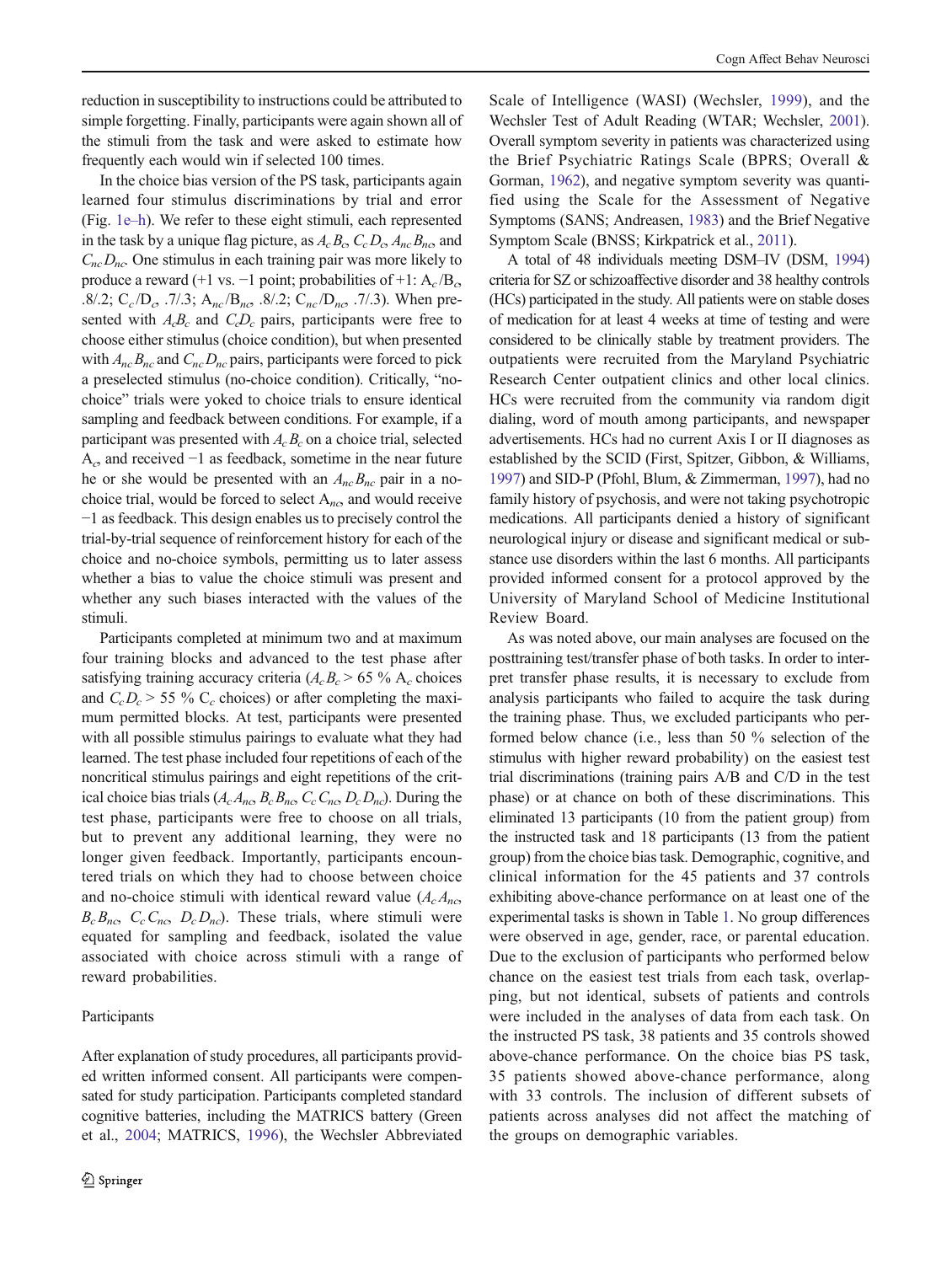#### <span id="page-4-0"></span>Table 1 Characterizing information for participants

|                          | SZs $(n = 45)$<br>Mean $(SD)$ | $HCs (n = 37)$<br>Mean $(SD)$ | $\boldsymbol{p}$ |
|--------------------------|-------------------------------|-------------------------------|------------------|
| <b>Demographic Info</b>  |                               |                               |                  |
| Age                      | 38.16 (10.84)                 | 37.00 (12.79)                 | .65              |
| <b>Education</b> level   | 13.40 (1.96)                  | 15.00(2.01)                   | $< 0.01*$        |
| Father's education level | 13.48 (3.64)                  | 14.36 (3.02)                  | .247             |
| Sex (number females)     | 15                            | 12                            | .93              |
| Race:                    |                               |                               | .47              |
| Number caucasian         | 25                            | 21                            |                  |
| Number Black             | 16                            | 14                            |                  |
| Number Asian             | $\theta$                      | 1                             |                  |
| Number other/mixed       | $\overline{4}$                | 1                             |                  |
| <b>Neurocognition</b>    |                               |                               |                  |
| WTAR-scaled score        | 99.36 (16.25)                 | 112.49 (10.57)                | $< 001*$         |
| Estimated IQ (WASI)      | 102.27 (13.33)                | 117.7(8.67)                   | $< 0.01*$        |
| <b>MATRICS-WM Domain</b> | 40.067 (10.70)                | 51.78 (8.93)                  | $< 001*$         |
| MATRICS composite        | 33.58 (12.70)                 | 54.49 (8.04)                  | $< 0.01*$        |
| <b>Clinical</b>          |                               |                               |                  |
| <b>BPRS</b> total        | 33.25 (1.01)                  |                               |                  |
| <b>SANS</b> total        | 34.08 (2.54)                  |                               |                  |
| $SANS$ Avol. $+$ Anhed.  | 21.50 (1.47)                  |                               |                  |
| Antipsychotics:          |                               |                               |                  |
| FGA monotherapy          | 6                             |                               |                  |
| SGA monotherapy          | 30                            |                               |                  |
| $FGA + SGA$              | 5                             |                               |                  |
| Multiple SGAs            | 4                             |                               |                  |
| Oral-halop. Dose equiv.  | 11.65 (1.24)                  |                               |                  |

Note. Daily antipsychotic doses converted into oral-haloperidol dose equivalents on the basis of Andreasen, Pressler, Nopoulos, Miller, and Ho ([2010](#page-12-0)). SZs, patients with schizophrenia; HCs, healthy controls; WTAR, Wechsler Test of Adult Reading; WM, working memory; BPRS, Brief Psychiatric Rating Scale; SANS, Scale for the Assessment of Negative Symptoms; Avol., avolition; Anhed., anhedonia; FGA, firstgeneration antipsychotic; SGA, second-generation antipsychotic; halop., haloperidol; equiv., equivalent.

Exclusion of participants does, however, potentially impact the generalizability of any findings to the broader population of patients with SZ. To address this possibility, we compared characterizing variables of patients who were excluded on at least one task  $(n = 16)$  with those of patients who were excluded on neither  $(n = 32;$  Table 2). While we observed no differences in demographic or clinical variables, excluded patients performed more poorly than not excluded patients on tests of cognitive ability. No differences were observed between excluded  $(n = 7)$  and never excluded  $(n = 31)$  control participants  $(ps > .29)$ . Below (see the [Results](#page-5-0) section), we present the key analyses both with and without participants excluded (see also the [Discussion](#page-9-0) section).

Table 2 Characterizing information for patients who showed greater than chance learning in both tasks and those who failed to acquire the contingencies in at least one task

|                             | SZs Inc $(n=28)$<br>Mean $(SD)$ | SZs Ex $(n=20)$<br>Mean $(SD)$ | $\boldsymbol{p}$ |
|-----------------------------|---------------------------------|--------------------------------|------------------|
| Demographic Info            |                                 |                                |                  |
| Age                         | 36.43 (10.4)                    | 41.2 (10.4)                    | $p = .71$        |
| <b>Education Level</b>      | 13.71(1.9)                      | 12.4(2.3)                      | $p = .75$        |
| Father's education<br>level | 13.4(4.1)                       | 13.3(2.7)                      | $p = .15$        |
| Sex (number females)        | 10                              | 5                              | $p = .63$        |
| Race:                       |                                 |                                |                  |
| Number Caucasian            | 16                              | 9                              |                  |
| Number Black                | 10                              | 6                              |                  |
| Number Asian                | $\theta$                        | $\Omega$                       |                  |
| Number other/mixed          | 2                               | 5                              |                  |
| Neurocognition              |                                 |                                |                  |
| WTAR-scaled score           | 102(16.6)                       | 92.11 (16.4)                   | $p = .065$       |
| Estimated IQ (WASI)         | 104.88(14.1)                    | 95.59 (12.5)                   | $p = .033*$      |
| MATRICS-WM<br>Domain        | 42.61(11.8)                     | 34.18(6.5)                     | $p = .01*$       |
| <b>MATRICS</b> composite    | 38.08 (12.9)                    | 24.53 (7.8)                    | $p = .0004*$     |
| <b>Clinical</b>             |                                 |                                |                  |
| <b>BPRS</b> total           | 33.07(7)                        | 33.11(6.5)                     | $p = .98$        |
| <b>SANS</b> total           | 33.28 (14.3)                    | 33.77 (18.8)                   | $p = .93$        |
| SANS Avol. + Anhed.         | 21.25(10.1)                     | 21.39(9.3)                     | $p = .96$        |
| Antipsychotics:             |                                 |                                | $p = .52$        |
| FGA monotherapy             | 5                               | $\overline{c}$                 |                  |
| SGA monotherapy             | 19                              | 12                             |                  |
| $FGA + SGA$                 | 2                               | 4                              |                  |
| Multiple SGAs               | $\overline{2}$                  | $\overline{2}$                 |                  |
| Oral-halop. dose equiv.     | 12.98(9.9)                      | 10.27(6.4)                     | $p = .29$        |

Note. Daily antipsychotic doses converted into oral-haloperidol doseequivalents on the basis of Andreasen et al. ([2010](#page-12-0)). SZs, patients with schizophrenia; Inc, included in analysis of both tasks; Ex, excluded from analysis of at least one task; WTAR, Wechsler Test of Adult Reading; WM, working memory; BPRS, Brief Psychiatric Rating Scale; SANS, Scale for the Assessment of Negative Symptoms; Avol., avolition; Anhed., anhedonia; FGA, first-generation antipsychotic; SGA, secondgeneration antipsychotic; halop., haloperidol; equiv., equivalent.

#### Statistical analysis

We modeled binomial choice data with multilevel logistic regression (lme4 linear mixed effects package for R; Bates, Maechler, & Bolker, [2011\)](#page-12-0), in which participant accuracy (selection of the statistically superior stimulus in a pair) was the dependent variable. In these models, we additionally entered all within-subjects effects as random by participant (Schielzeth & Forstmeier, [2009\)](#page-13-0). In the cross-task analysis, multilevel linear regression was used to model the continuous outcome variable (z-scored bias performance). In this model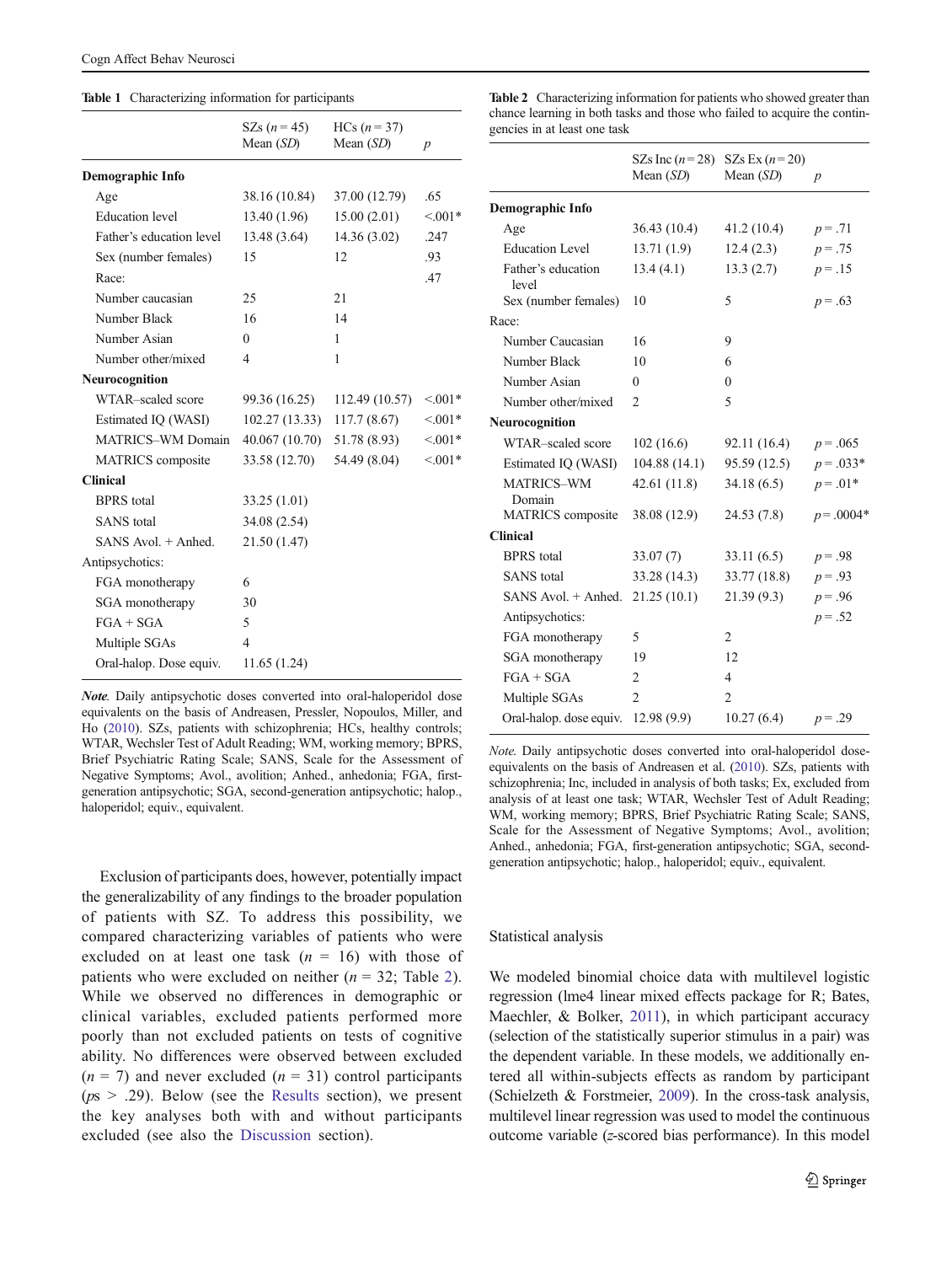<span id="page-5-0"></span>and in the logistic models for factors with greater than two levels,  $\chi^2$  and p values were derived for the estimates from type III analysis of variance tables from the ANOVA function in the car package for R (Fox & Weisberg, [2011](#page-12-0)). In most cases, effect coding  $(1, -1)$  was used for regression factors to assess main effects, but where simple effects were preferred, dummy coding (0, 1) was utilized, as is noted in the Results text. We assessed the relationship between negative symptoms and posttask reinforcement frequency estimates in the instructed task with Pearson correlations.

## **Results**

#### Instructed probabilistic selection task: Training phase

We first assessed accuracy on the uninstructed trials in the training phase, entering training block (first and last), stimulus condition (AB, CD, GH), and group (HC, SZ) as independent variables into a multilevel logistic regression (all factors were effect-coded: +1, −1; Fig. 2). Both intercept and training block terms were significantly positive, demonstrating that average performance in the task exceeded chance and increased over training, respectively,  $zs > 9$ ,  $ps < .0001$ . The condition coefficients and their interactions with block reflect the relative difficulty of the probabilistic discriminations, with AB (reward probability: .9/.15) performance deviating positively,  $z_s > 4.6$ ,  $p_s < .0001$ , and GH (.7/.45) negatively from average,  $zs < 1.9$ ,  $ps < .054$ .



Fig. 2 Accuracy by group across the training phase of the instructed probabilistic selection task. Patients (SZ) performed less well than healthy controls (HC) on average and had shallower acquisition curves. Notably, groups did not differ on the instructed condition (EF), although both groups were impaired in accuracy on this condition, relative to the GH condition, which had identical reward probabilities. Probabilities of +1 point: A/B, .9/.15; C/D, .8/.3; E/F, .8/.3; G/H, .7/.45. Error bars reflect standard errors of the means

We additionally observed a main effect of group and a group  $\times$  block interaction, indicating overall reduced performance and flatter learning curves in patients than in controls, respectively,  $|z|_s > 2.8$ ,  $p_s < .005$ . A marginal interaction of group and stimulus condition,  $\chi^2 = 5.9$ ,  $p =$ .052, and a trend for a group  $\times$  stimulus condition  $\times$ block interaction,  $\chi^2 = 4.89$ ,  $p = .087$ , were also observed. Contrasts on the relevant interactions of these terms with stimulus condition showed that these effects were driven by poorer patient than control performance in the AB (.9/.15) discrimination (Table 3).

Next, we inspected accuracy on the instructed trials in the EF condition and compared it with that in the CD condition, which has identical reinforcement contingencies but no prior instruction. We utilized dummy coding (0, 1) for the stimulus condition (group and training block terms effect-coded: −1, +1), with EF serving as the reference group to assess accuracy on this instructed condition alone (intercept), as well as differences from the CD condition (condition term). The lack of significance of the intercept term in this model reveals that performance on the EF pair averaged across training did not differ from chance,  $z = 1.27$ ,  $p = .2$ . EF performance was significantly worse than that on the uninstructed CD pair (effect of condition,  $z = 5.38$ ,  $p < .0001$ ). Despite poor initial and overall performance on EF induced by the inaccurate instructions, participants learned about the true contingencies over the course of the training phase, as indicated by the significant positive effect of block,  $z = 6.44$ ,  $p < .0001$ . Groups did not differ in EF performance overall (no effect of group,  $z = 0.06$ ,  $p = .95$ ), nor did group interact with any other terms in the model,  $|z|_s < 1.27$ ,  $ps > .2$ .

Table 3 Logistic regression coefficients from model of control trials (AB, CD, GH; CD as reference condition) in training phase of instructed probabilistic selection task

| Coefficient                                                | Estimate SE | - 7.              | $\boldsymbol{p}$ |
|------------------------------------------------------------|-------------|-------------------|------------------|
| Intercept                                                  | 1.92        | 0.16 12.05        | $< 0.001*$       |
| Last block                                                 | 0.91        | $0.10 \quad 9.20$ | $< 0.001*$       |
| Condition AB                                               | 0.49        | $0.10 \quad 4.62$ | $< 0.001*$       |
| Condition GH                                               | $-0.19$     | $0.09 -2.08$      | $.038*$          |
| SZ group                                                   | $-0.55$     | $0.16 -3.43$      | $.0006*$         |
| Last block $\times$ condition AB                           | 0.34        | 0.07, 5.00        | $\leq 0.001*$    |
| Last block $\times$ condition GH                           | $-0.11$     | $0.06$ -1.92 .054 |                  |
| Last block $\times$ SZ group                               | $-0.28$     | $0.10 -2.85$      | $.0043*$         |
| Condition $AB \times SZ$ group                             | $-0.24$     | $0.10 -2.29$      | $.022*$          |
| Condition GH $\times$ SZ group                             | $-0.01$     | $0.09 -0.11$ .91  |                  |
| Last block $\times$ condition AB $\times$ SZ group         | $-0.15$     | $0.07 -2.20$      | $.028*$          |
| Last block $\times$ condition GH $\times$ SZ group $-0.05$ |             | $0.06 -0.79$      | .43              |

Note. SE indicates standard error. All terms effect coded: <sup>−</sup>1, 1. Named levels coded 1. SZ, schizophrenia.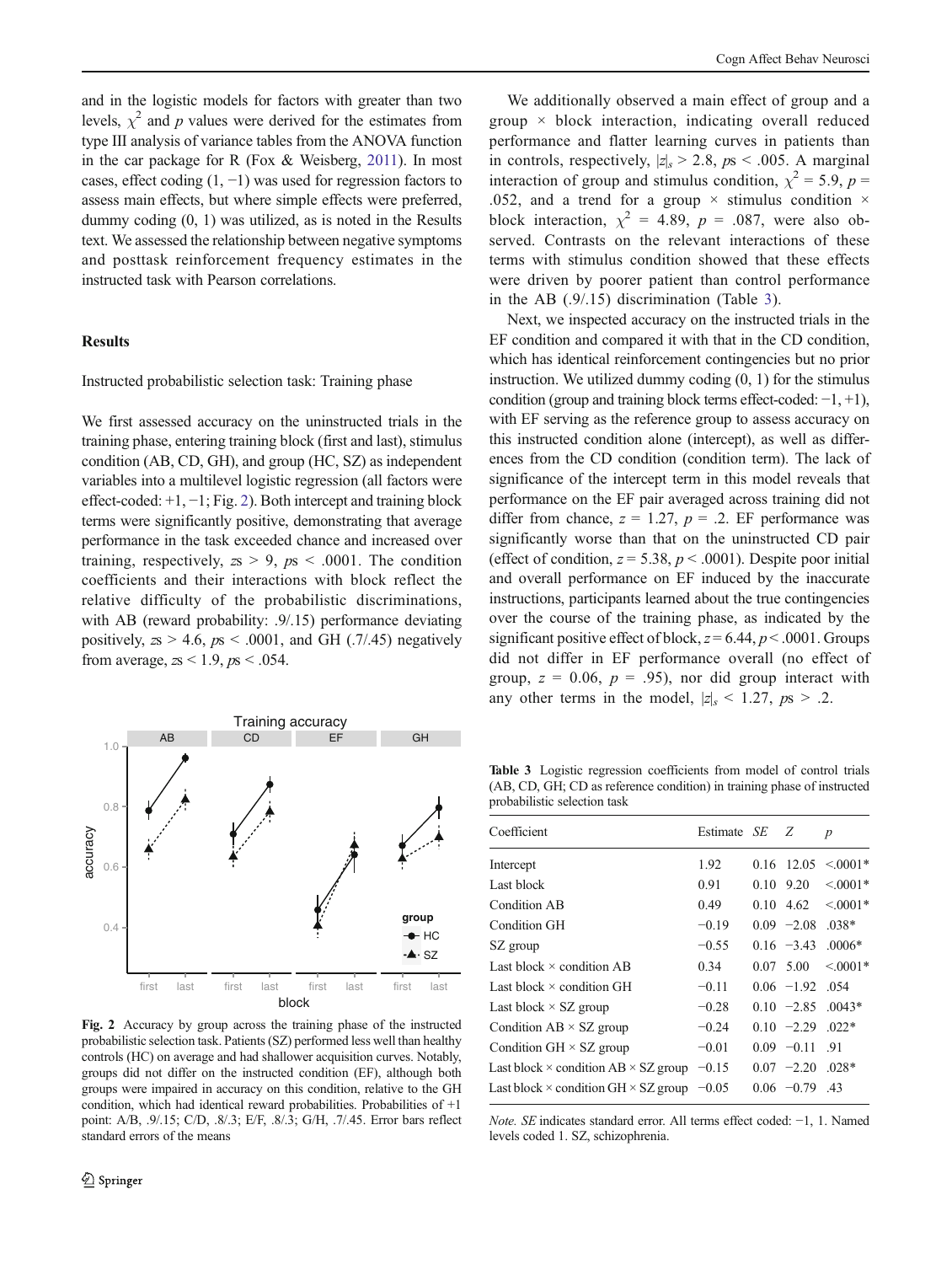<span id="page-6-0"></span>Instructed probabilistic selection task: Test phase

In analyzing test phase performance, we first excluded all instructed trials to investigate differences in standard reinforcement learning. Participants' overall ability to discriminate the value of rewarding and punishing stimuli was assessed by measuring test phase accuracy on novel combinations of stimuli featuring A, the statistically best stimulus (choose A condition; trials: AC, AD, AG, AH), and those featuring B, the statistically worst stimulus (avoid B condition; trials: BC, BD, BG, BH). We entered group (dummy coded: 0, 1) and test condition as independent variables into a multilevel logistic regression predicting test accuracy. The intercept showed greater than chance accuracy for patients,  $z = 6.67$ ,  $p < .0001$ , and significantly greater performance for controls (effect of group,  $z = 4.16$ ,  $p < .0001$ ). There was neither an effect of condition nor a condition  $\times$  group interaction ( $ps > .2$ ).

We next assessed participants' choices in test trials involving the F stimulus paired with the D stimulus. These trials compared instructed and uninstructed stimuli that had identical reward probability (30 %) in the training phase and served as a measure of confirmation bias. Absent any bias, participants should show no preference for either stimulus. We assessed group differences in choice on these trials in a multilevel logistic model (dependent variable coded,  $D = 1$ ,  $F = 0$ ; group independent variable effect coded,  $SZ = +1$ ,  $HC = -1$ ). The intercept was significantly negative,  $z = -5.11$ ,  $p < .0001$ , showing that participants across groups preferred the instructed stimulus on these trials and replicating previous

demonstrations of confirmation bias in this task. Additionally, there was an effect of group, with patients less likely to choose the instructed stimulus,  $z = 2.4$ ,  $p = .015$  (Fig. 3a) than were controls. Thus, this pattern is consistent with the prediction that patients exhibit reduced susceptibility to confirmation bias during learning.

Because the uninstructed stimulus D has a low reward probability relative to the paired training stimulus C, participants may prefer the F stimulus simply because they did not choose D enough to learn its value. Patients might thus show differences from controls not because of an underlying difference in confirmation bias, but because they took longer to complete the training phase [average blocks (standard error): 3.1 (0.15) SZ, 2.6 (0.15) HC;  $p = .04$ ] and, with more exposure to the true contingencies, they were possibly better able to learn that the instructions were inaccurate. This interpretation is unlikely to be correct, given that the group effect remained significant after covarying either the total number of D choices during training (group effect,  $z = 2.04$ ,  $p = .04$ ; D choice effect,  $z = 0.97$ ,  $p = .33$ ) or the total number of training trials (group effect,  $z = 2.07$ ,  $p = .038$ ; training trial effect,  $z = 1.5$ ,  $p = .13$ ). Furthermore, the difference in bias between groups cannot be attributed to differences in memory for the instructed stimulus (F) at test. In the posttask memory probe, participants were presented with all stimuli and were asked to indicate the stimulus they were told would be good at the beginning of the experiment. All participants correctly identified the F stimulus as having been instructed (i.e., accuracy score in all participants was 100 %).





Fig. 3 Instructed probabilistic selection task test phase results. Instructions differentially affect patients (SZ) and healthy controls (HC) at test. a Performance on the DF pair at test, which pairs the instructed stimulus F against uninstructed stimulus D, both of which had the identical reward probability of 30 % during the training phase. Although both groups choose the instructed stimulus on average, controls show a more extreme

preference. b Controls show a greater impact of instruction on learning than do patients. Difference score compares tendency in the test phase to avoid the uninstructed (D) and instructed (F) stimuli when paired with stimuli learned to be statistically better during training. Error bars reflect standard errors of the means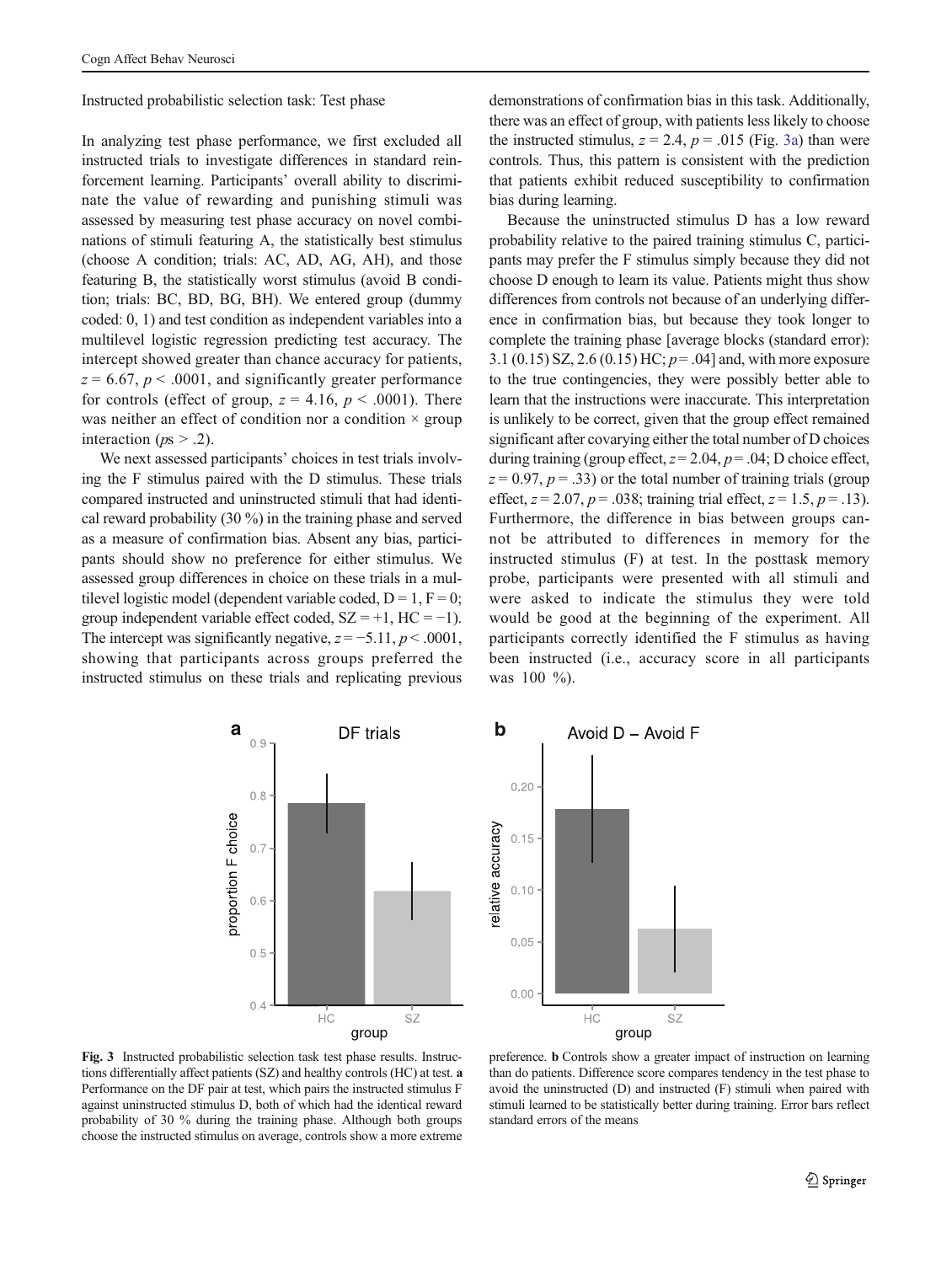We next assessed whether instruction introduced a further bias to select the instructed stimulus (F) not only over the equivalently rewarded one (D), but even over statistically superior stimuli. We modeled participants' accuracy in avoidance of either of the 30 % rewarding stimuli (F and D) when paired with those with higher reward probability (avoid F: AF, CF, GF, HF; avoid D: AD, ED, GD, HD). Condition (effect coded avoid  $F = +1$ , avoid  $D = -1$ ) and group (effect coded  $SZ = +1$ ,  $HC = -1$ ) were entered into a multilevel logistic regression as independent variables predicting choice accuracy. Note that the test condition term (avoid F, avoid D) in this model estimates confirmation bias by subtracting out the effects of learning common to both the instructed and uninstructed conditions. The model intercept was significantly positive,  $z = 7.9$ ,  $p < .0001$ , revealing that participants performed overall better than chance on these trials, although this effect was carried by significantly higher accuracy on the uninstructed avoid D condition than on avoid F (relative effect of avoid F condition,  $z = -3.3$ ,  $p = .001$ ). We observed no overall differences in accuracy (no effect of group,  $p = .69$ ). However, the group  $\times$  condition interaction was significant,  $z = 2.03$ ,  $p = .043$  (Fig. [3b](#page-6-0)), with patients showing greater accuracy than controls in avoiding the instructed stimulus. The specificity of this result suggests that group differences in confirmation bias are not explained by group differences in uninstructed learning (in which case, a main effect of group indicating an overall accuracy difference would be expected).

Again, because patients had more training trials on average than did controls, we controlled for the possibility that training, and not group membership, accounted for the effects by entering training duration (number of trials) and the interaction of condition and duration into the model. Neither of these added factors significantly predicted choice,  $|z|_s < 0.66$ ,  $p_s >$ .53, and, despite the correlation of group and training duration, a trend for the group  $\times$  condition interaction persisted,  $z =$ 1.79,  $p = .073$ .

We additionally tested the possibility that differences in confirmation bias could be explained by the training phase differences in learning between groups. We refit the test model, adding average training accuracy and training accura $cy \times$  test condition as covariates. A main effect of training accuracy was observed,  $z = 4.1$ ,  $p < .0001$ , indicating that better performance in the training phase predicted better performance at test. This effect did not differ across test conditions (condition  $\times$  training accuracy interaction:  $z =$ 1.35,  $p = .17$ ). Critically, the interaction of group and test condition remained significant,  $z = 2.3$ ,  $p = .02$ . We additionally entered the training accuracy covariate into the model of D versus F trials described above. There was no accuracy effect on DF choice,  $z = 0.78$ ,  $p = .43$ , and the effect of group persisted,  $z = 2.5$ ,  $p = .01$ . Thus, the reduced confirmation bias seen in patients relative to controls is not explained by a general SZ learning impairment.

We next assessed whether any of the test phase results could be explained by medication effects. We found no effects of haldol equivalent dosage on uninstructed test trial accuracy across conditions (main effect of condition [choose A, avoid B]:  $z = -.37$ ,  $p = .71$ ) or differentially on the conditions (condition by dosage interaction:  $z = 1.02$ ,  $p = .31$ ). There were also no effects of medication on either of the confirmation bias measures (DF trial medication effect,  $z = 0.56$ ,  $p =$ .58; avoid F vs. avoid D medication effect,  $z = 1.56$ ,  $p = .12$ ). We note that these null effects are potentially attributable to insufficient variability of medication dosage across participants in the sample (Table [1\)](#page-4-0).

Our model of the confirmation bias effect postulates that prefrontal instruction representations bias striatal activation. As such, individual differences in prefrontal efficacy of instruction maintenance might predict the size of the effect, with greater representational capacity enhancing confirmation bias. We repeated our analyses of the DF trials and avoid F versus avoid D conditions, substituting a proxy for this capacity (MATRICS working memory score) for group membership. For DF trials, a trend toward an effect of working memory was observed,  $z = -0.48$ ,  $p = .088$ , reflecting an association of greater working memory with greater confirmation bias. For avoid D versus avoid F, we found no such relationship (no condition × working memory interaction:  $z = -0.057$ ,  $p = .55$ ); nor was there a main effect of working memory,  $z = 0.13$ ,  $p =$ .36. We additionally entered working memory score as a covariate in addition to group in the two models. In neither case were effects of working memory observed (DF trials: no working memory effect,  $z = -0.17$ ,  $p = .58$ ; avoid D vs. avoid F model, no test condition  $\times$  working memory interaction,  $z =$ 0.03,  $p = .77$ ). The effect of group in the DF trial model remained significant,  $z = 0.73$ ,  $p = .019$ , and a trend was observed for the group  $\times$  condition interaction in the avoid D versus avoid F model,  $z = 0.19$ ,  $p = .086$ .

Finally, we considered the generalizability of the observed effects, given the subset of participants who were unable to acquire the task contingencies (see the [Method](#page-2-0) section). We refit our models of confirmation bias to all 86 participants. The observed pattern of effects persisted, with a significant group difference in DF trials,  $z = 2.37$ ,  $p = .018$ , and a marginal difference in avoid D versus avoid F trials,  $z = 0.17$ ,  $p = .066$ .

Instructed probabilistic selection task: Posttest reward frequency estimates

We utilized a multilevel linear regression to test for group differences in posttest estimates of stimulus reward frequencies (Fig. [4\)](#page-8-0). The frequently rewarded stimuli and the frequently punished stimuli were grouped into a two-level factor (positive, A, C, G; negative, B, D, H; instructed pair excluded) and were entered, along with participant group, as effectcoded ( $SZ = +1$ ,  $HC = -1$ ) independent variables into a model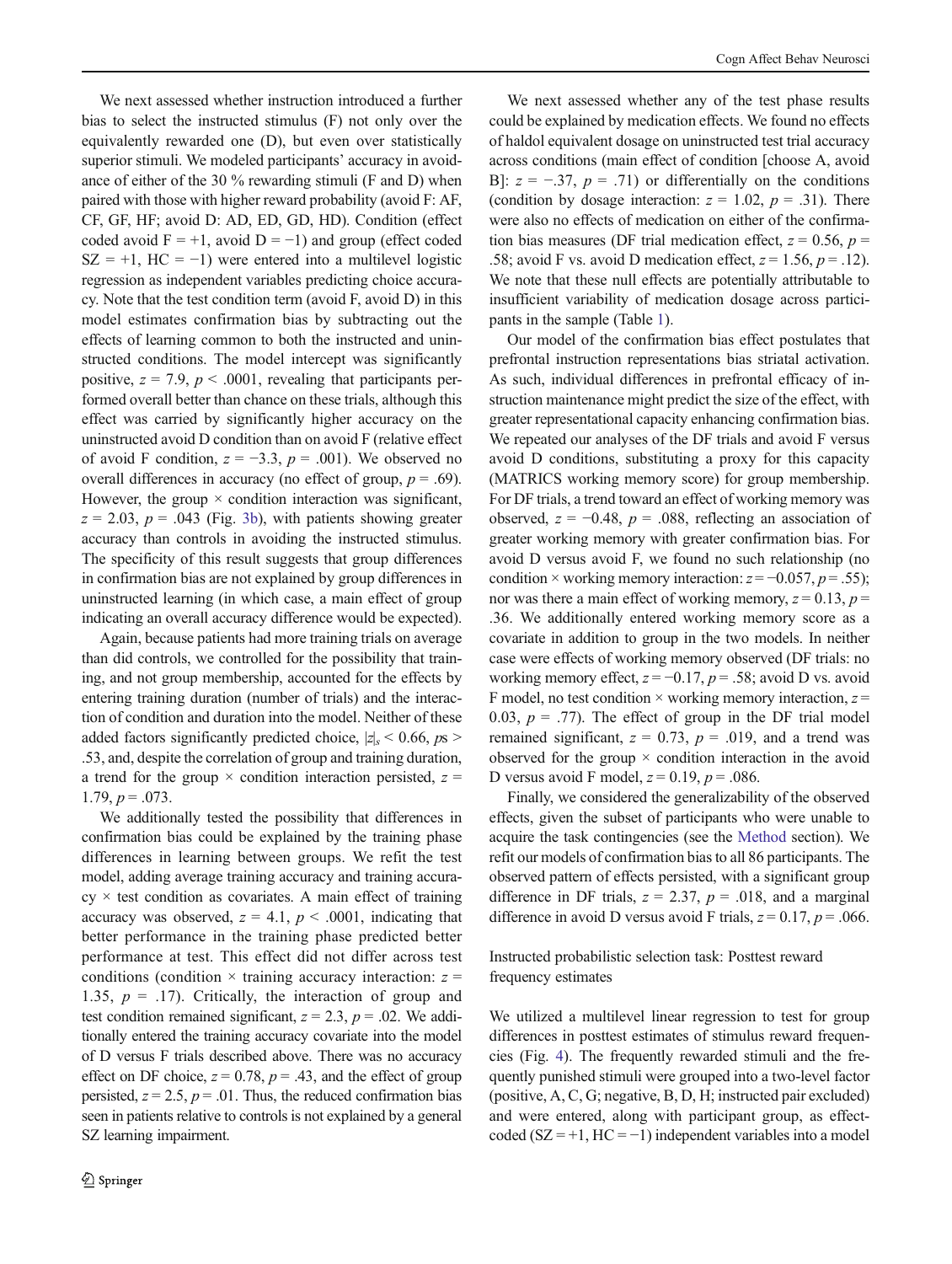<span id="page-8-0"></span>

Fig. 4 Posttest reward frequency estimates for instructed probabilistic selection task. After completing the task, participants were shown each stimulus and were asked to estimate the number of times each would pay +1 point if selected 100 times. Relative to healthy controls (HC), patients (SZ) underestimated the value of the more frequently rewarding (positive) stimuli (pos: A, C, G). The groups did not differ in estimation of the value of the infrequently rewarding (negative) stimuli (neg: B, D, H) or the instructed stimulus (F) or its pair (E). Error bars reflect standard errors of the means

predicting posttest reward frequency estimates. We observed main effects of both group,  $t = -2.29$ ,  $p = .022$ , and reward frequency,  $t = 9.47$ ,  $p < .0001$ , that were moderated by a significant group × frequency interaction,  $t = -2.11$ ,  $p =$ .035. This interaction was driven by underestimation of the reinforcement frequencies of positive stimuli,  $t(71) = 3.291$ ,  $p = .002$ , in patients (mean difference from expected value =  $-24.6$ ,  $SD = 17.8$ ), relative to HCs (mean =  $-13.0$ ,  $SD = 12.0$ ). By contrast, patients and controls did not differ in the extent to which their estimations of reward frequency for frequently punished stimuli differed from actual expected value,  $t(71) =$ 0.108 (both groups' estimates deviated by <1 %). Patients and controls also did not differ in the extent to which their estimations of reward frequency for the instructed stimulus [F; SZ mean = 4.5; HC mean = 10.9;  $t(71)$  = 1.112] or its counterpart [E; SZ mean =  $-15.8$ ; HC mean =  $-12.0$ ;  $t(71) = 0.689$ ,  $ps >$ .2] differed from actual expected value.

## Choice bias probabilistic selection task: Training phase

We assessed choice accuracy in the training phase of the choice bias task by entering training block (first, last), stimulus condition  $(A<sub>c</sub>B<sub>c</sub>, C<sub>c</sub>D<sub>c</sub>)$ , and group (HC, SZ) as independent variables into a multilevel logistic regression (all factors effect coded: +1, −1). Both intercept and training block terms were significantly positive, demonstrating, respectively, that average task performance was better than chance and that performance improved during training,  $z_s > 8$ ,  $p < .0001$ . The relative difficulty of the probabilistic discrimination is reflected by a significantly positive stimulus condition term, with performance on  $A<sub>c</sub>B<sub>c</sub>$  being better overall,  $z = 3.3$ ,  $p = .001$ , and showing the most improvement across training blocks (condition by block interaction:  $z = 2.1$ ,  $p = .03$ ). We found no main effect of group on training accuracy and no interaction, all  $z_s < 1$ , all  $p_s > .4$  (Fig. [5a](#page-9-0)), nor did the groups differ in number of training trials required to meet criteria (mean HC = 2.3,  $SZ = 2.5, p = .3$ ).

## Choice bias probabilistic selection task: Test phase

First, we assessed participants' ability to discriminate among the stimuli they had learned about during the training phase. This was done by determining how reliably participants chose the statistically best (.8 reward probability:  $A_c$  and  $A_{nc}$ ) and avoided the worst (.2 reward probability:  $B_c$  and  $B_{nc}$ ) stimuli. We subdivided our analysis further according to whether participants were free or forced to select those stimuli. As such, we entered group (HC, SZ), test condition (choose A, avoid B), and choice (choice, no choice) as independent variables into a multilevel logistic regression (choose  $A_c$ ,  $A_c$ )  $C_c$ ,  $A_cD_c$ ; avoid  $B_c$ ,  $B_cC_c$ ,  $B_cD_c$ ; choose  $A_{nc}A_{nc}C_{nc}$ ,  $A_{nc}D_{nc}$ ; avoid  $B_{nc}$ ,  $B_{nc}C_{nc}$ ,  $B_{nc}D_{nc}$ ). A significant positive intercept,  $z =$ 10.6,  $p \le 0.0001$ , shows that performance at test was above chance. There was also a significant condition × choice interaction,  $z = -2.4$ ,  $p = .02$ , which was driven primarily by poor performance avoiding  $B_{nc}$ . Again, we found no effect of group alone or for any of the factors, all  $zs < 1$ , all  $ps > .5$ .

We assessed choice bias directly as a preference for selecting stimuli that had been freely selected during the training phase. To do so, we entered group (HC, SZ) and value (A, B, C, D) into a multilevel logistic regression (all factors effect coded:  $+1$ ,  $-1$ ), to assess preference for choice stimuli on  $A_cA_{nc}$ ,  $B_cB_{nc}$ ,  $C_cC_{nc}$ , and  $D_cD_{nc}$  trials. A significantly positive intercept,  $z = 5.5$ ,  $p < .001$ , indicates that participants exhibited an overall preference for stimuli they had chosen freely. There was a significant effect of value,  $\chi^2 > 25$ ,  $p <$ .001, indicating that this preference varied with the learned reward value of the stimuli. Critically, there was no main effect of group,  $z = 0.23$ ,  $p = .8$ , and no interaction with value condition,  $\chi^2 = 5.4$ ,  $p > 1$ . To investigate this effect of value further, we contrasted the choice bias for good (A and C) versus bad (B and D) stimuli. This analysis revealed that participants show a greater choice bias for good stimuli,  $z =$ 3.8,  $p < .001$ , but no main effect of or interaction with group, all  $z_s$  < 1.3, all  $p_s$  > .1 (Fig. [5b](#page-9-0)). Next, we probed for any influence of medication (to the extent afforded by the sampled dosage variance) but found no effects of haldol equivalent dosage on choice bias (main effect of dosage,  $z = 0.17$ ,  $p = .86$ ; dosage × stimulus pair interaction,  $\chi^2 = 1.4$ ,  $p = .69$ ).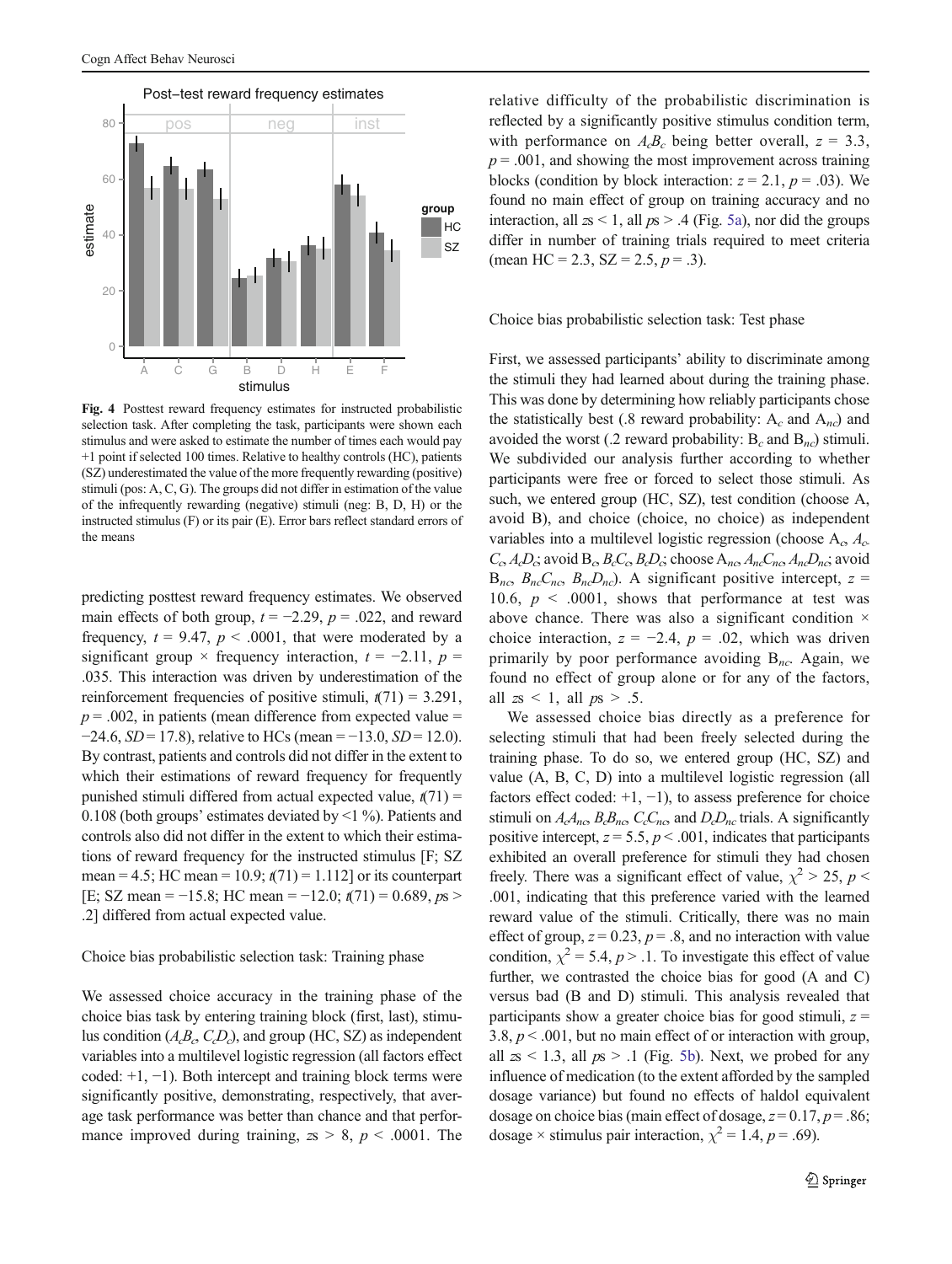<span id="page-9-0"></span>

Fig. 5 Choice bias task results. a In the training phase, patients (SZ) did not differ from healthy controls (HCs) in learning task contingencies. Probabilities of +1: A/B, .8/.2; C/D, .7/.3. b In the test phase, greater choice bias was observed for the positive stimuli (i.e., highest reward

Finally, we assessed whether the effects were robust to the inclusion participants who were unable to acquire the reward contingencies. Neither the sign of any of the estimates nor their significance differed when all participants were included (no group effects or interactions:  $zs < 1.61$ ,  $ps > .1$ ).

## Cross-task relationship

The confirmation bias and choice bias tasks were designed to assess prefrontal–striatal communication and striatal function, respectively. The discrepant group differences between tasks suggest that SZ patients have more pronounced impairments in the former than in the latter. To test this impression, we tested whether the difference between patients and controls was larger in the confirmation bias than in the choice bias task. We z-transformed bias measures separately for the two different tasks (z-score of the choice bias measure and average of the z-scores for the two confirmation bias measures) and modeled this outcome variable in a multilevel linear model with task and group as independent variables and random effects of intercept and task by participant. In the 59 participants completing both tasks, we observed a significant interaction of task and group,  $\chi^2 = 4.32$ ,  $p = .038$ , indicating a greater difference between groups in confirmation bias than in choice bias. This effect remained when controlling for the withinsubjects difference in training blocks between tasks (task  $\times$ group interaction,  $\chi^2$  = 4.03, p = .045; no task  $\times$  block difference interaction,  $\chi^2 = 0.99$ ,  $p = .31$ ). We additionally assessed this effect in all participants, although it failed to reach significance,  $\chi^2 = 2.27$ ,  $p = .13$ .

## Cognitive correlates of negative symptoms

Prior work suggests that reinforcement learning deficits observed in SZ are associated with negative symptoms (Gold et al., [2012](#page-13-0); Strauss et al., [2011](#page-13-0); Waltz et al., [2007;](#page-13-0) Waltz et al., [2011](#page-13-0); Waltz et al., [2010\)](#page-13-0). We looked for evidence of this



value; pos: A and C) than for the negative stimuli (neg: B and E), but no difference was observed between patients and controls. Error bars reflect standard errors of the means

relationship in the present data set by reestimating the models above in the patient group alone and adding summed scores on the SANS avolition and anhedonia subscales as a covariate (utilization of SANS total score as a covariate produced a similar pattern of results). Although the estimated effect of negative symptom severity on acquisition performance was indicative of a negative relationship in all cases, we observed no significant effects of negative symptoms or interactions between negative symptoms and performance measures from the experimental tasks (all  $p_s > .13$ ). We also examined the role of negative symptoms on choose A and avoid B performance, using a categorical approach based on median splits on SANS total score and the avolition and anhedonia scales (as used in Gold et al., [2012\)](#page-13-0), but did not observe any significant effects ( $p_s$  > .13).

When we examined relationships between negative symptom severity and the accuracy of reinforcement frequency estimates made following the test phase of the confirmation bias task, we found that total scores from the SANS correlated inversely with the accuracy of reward probability estimates from frequently rewarded stimuli,  $r = -.403$ ,  $p = .022$ . This suggests that SZ patients with the most severe negative symptoms showed the greatest tendency to underestimate the reward probabilities of positive stimuli, consistent with findings from several of our previous studies (Gold et al., [2012;](#page-13-0) Strauss et al., [2011](#page-13-0); Waltz et al., [2011\)](#page-13-0).

## Discussion

Here, we employed learning tasks hypothesized to probe the function and interaction of the basal ganglia and prefrontal cortex in an attempt to assess how these regions are compromised by SZ. The results suggest relatively greater impairments in fronto-striatal communication than in more purely striatal function. The tasks used are variants of a widely studied reinforcement learning task, which has been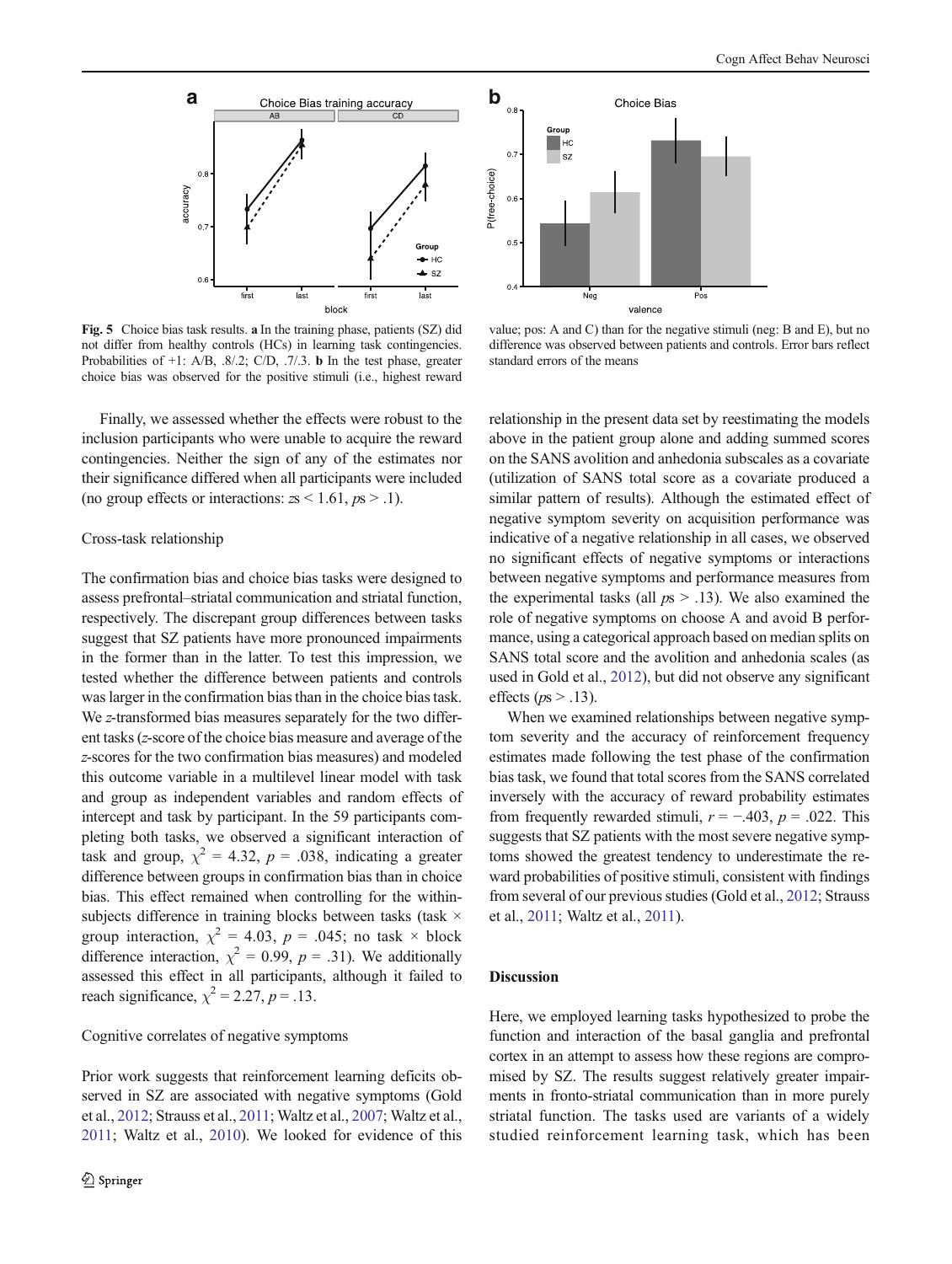repeatedly shown to assay dopaminergic effects on learning (Frank et al., [2007;](#page-12-0) Frank et al., [2004\)](#page-12-0), consistent with a computational model of the basal ganglia (Frank, [2005\)](#page-12-0) and BOLD activation of this region in fMRI studies utilizing this task (Jocham, Klein, & Ullsperger, [2011;](#page-13-0) Shiner et al., [2012\)](#page-13-0). The instructed PS task utilized here is hypothesized to interrogate the interaction of the prefrontal cortex and striatum. Indeed, our prior work has supported a model of this task in which instruction representations in the prefrontal cortex bias activation levels in the striatum, causing a confirmation bias, whereby instructed stimuli are overvalued relative to their experienced value (Doll et al., [2011;](#page-12-0) Doll et al., [2009](#page-12-0)). The choice bias task utilized here is hypothesized to assess how actions learned through volitional choice are evaluated, in comparison with actions learned through exogenous choice. Learning in both cases is hypothesized to be dependent on the striatum, but the act of volitionally choosing is expected to confer a "boost" to the value of the endogenously chosen stimulus over the exogenously chosen one. Indeed, recent (although limited) evidence indicates that individual differences in choice bias in this task are related to striatal genotypes (Cockburn, Collins, & Frank, [2014\)](#page-12-0), and imaging studies indicate that this type of bias is related to striatal value coding (Sharot et al., [2009\)](#page-13-0).

Consistent with our predictions, patients were less susceptible to the confirmation bias effect in the instructed task, showing better learning of the veridical contingencies when presented with the instructed stimulus in a postlearning test phase, an unusual instance of an impairment in patients conferring a paradoxical performance advantage, relative to controls. Patients who learned both tasks showed larger differences from controls in this putative measure of prefrontal– striatal communication than in the choice bias task, which we hypothesize measures striatal function more exclusively. Moreover, with the exception of the most deterministic discrimination in the instructed task, patients showed relatively intact reinforcement learning. They showed no significant deficits in the choice bias task, in either the endogenous or the exogenous component. While patients in the instructed task were, overall, worse than controls at the uninstructed conditions, these effects were most apparent in the most deterministic learning condition (A/B: .9/.15 reward probability). This somewhat surprising result is consistent with previous observations in patients (Gold et al., [2012\)](#page-13-0) and may be explained by partially dissociable neural substrates in deterministic, as compared with probabilistic, discriminations. Such nearly-deterministic discriminations may rely on rule (Bunge, Kahn, Wallis, Miller, & Wagner, [2003\)](#page-12-0) or value (Frank & Claus, [2006\)](#page-12-0) representation in the prefrontal cortex, in addition to striatal function. A previous report tested predictions of a model of the orbitofrontal cortex and basal ganglia, with results suggesting impaired processing in this frontal region in SZ (Gold et al., [2012\)](#page-13-0). In agreement, orbitofrontal damage has been associated with impairments in maximizing reward in discriminations with low (Tsuchida, Doll, & Fellows, [2010\)](#page-13-0), rather than high, stochasticity (Noonan et al., [2010;](#page-13-0) Riceberg & Shapiro, [2012\)](#page-13-0). Thus, patient impairment at the easiest of reinforcement contingencies may be consistent with their relative immunity from the confirmation bias effect, in that both rely on prefrontal integrity.

A possible limiting factor of the present findings is that not all participants were able to acquire the task contingencies. Although the key results within each task (although not between tasks) were robust to inclusion of all participants, we focused on the results in participants demonstrating task learning. This decision was motivated by the fact that, absent any learning, we should also expect no bias—not because of a reduction in bias itself but, rather, because of near-chance performance overall. Thus, the conclusions here strictly apply to the included participants. Exclusion may indeed constrain the generalizability of these results to SZ patients. The excluded participants might, for example, represent a subgroup with possibly more pronounced striatal dysfunction that limited task performance, perhaps in addition to fronto-striatal dysfunction. Of the measured characterizing variables, excluded participants performed worse on measures of cognitive ability. However, it is worth noting that the vast majority of patients (45) showed learning in at least one task, suggesting greater generalizability than the number of excluded patients from either task alone.

Another potential limitation of the results described here is that medication may have had unexpected effects on the behaviors hypothesized to rely on striatal and frontal function. Although we found no medication effects on task variables across patients, the present design is not ideal for uncovering these effects. Medication type and dosage were not randomly assigned here, confounding medication effects with treatment responsiveness and overall clinical severity of illness. Thus, the interpretation of correlations (or lack thereof) between behavioral performance and antipsychotic dose is not straightforward. Future work assessing these behavioral effects in medication-naive patients would help to resolve this matter.

As was described above, our predictions about, and interpretations of, the results were based on formal modeling efforts and (to a greater extent in the confirmation bias task) supporting results across a number of methodologies. However, we collected no neural measurements in the present sample. The absence of such measurements precludes a strong neural interpretation of the data, which awaits further research. One alternative account of the present data is that the reduced confirmation bias in patients is owing to dysfunction in dopaminergic reward prediction error signaling to the striatum, rather than dysfunction in prefrontal–striatal communication. Indeed, this interpretation has previously been applied to impairments observed in patients with SZ (Waltz et al.,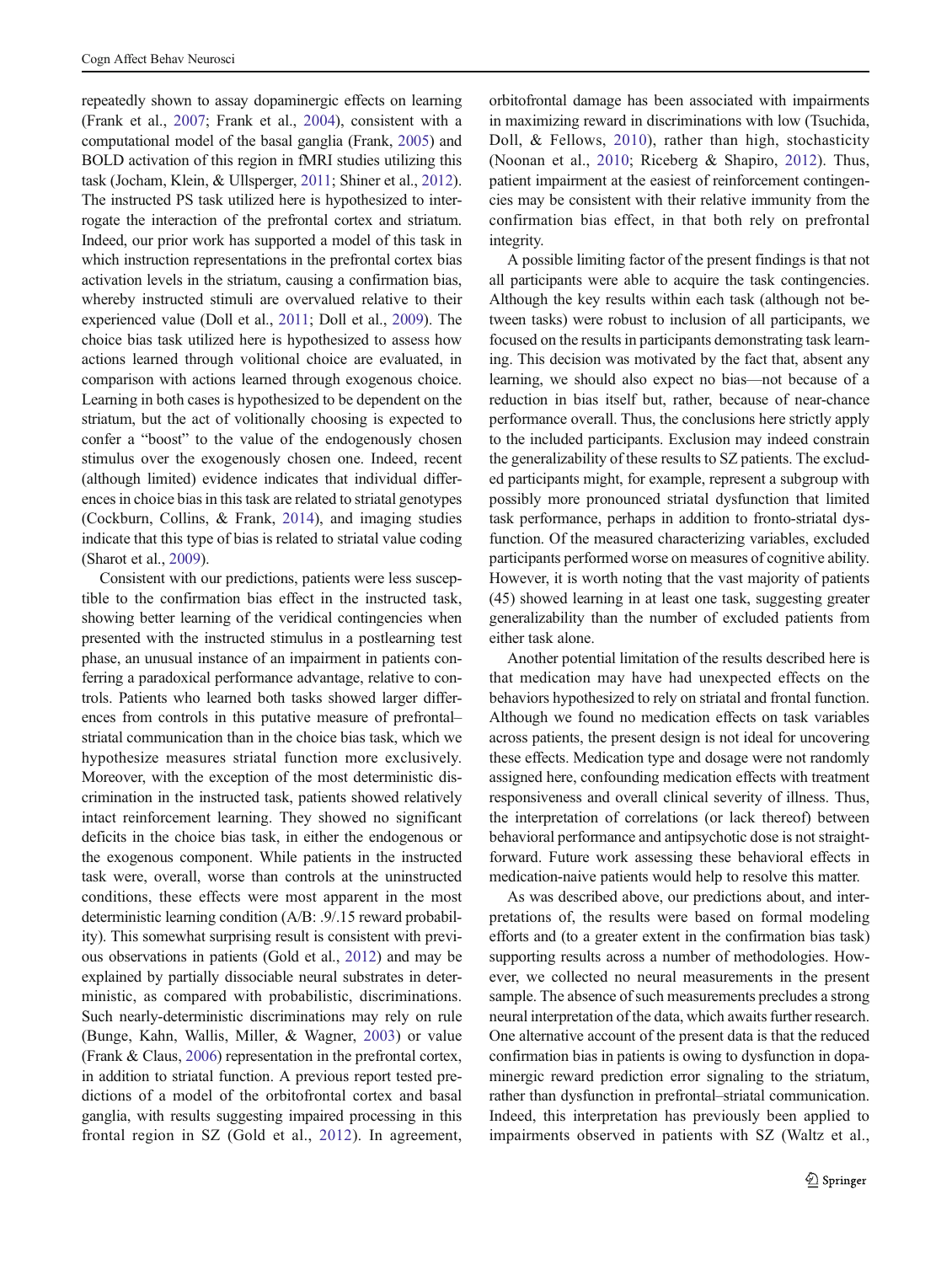[2007;](#page-13-0) Waltz et al., [2011;](#page-13-0) but see Gold et al., [2012,](#page-13-0) which suggests that these asymmetric learning effects are of frontal, rather than striatal, origin), consistent with observed abnormalities in striatal presynaptic dopamine (Fusar-Poli & Meyer-Lindenberg, [2013\)](#page-13-0). Furthermore, we observed an uninstructed reward learning deficit in the present data. We do not favor this alternative hypothesis, given our prior theory and empirical work, as well as the statistical controls utilized here. In particular, we controlled for the possibility that uninstructed learning deficits produced the confirmation bias effect and found the evidence for bias to be robust to these controls. Moreover, the type of learning deficits observed in the present task seem inconsistent with the view that a striatal reward learning deficit accounts for patient behavior. As was discussed above, learning deficits between groups in the uninstructed case are most clearly observed on the most deterministic choice discriminations. A pure deficit in striataldependent learning would predict that these impairments would be most readily observed in the most stochastic choice conditions, where the long-term integration of reward prediction errors over repeated experience is an adaptive strategy for establishing a response policy. For more deterministic discriminations, a working-memory-reliant strategy of remembering the previous outcome and adjusting choice accordingly may suffice (Collins & Frank, [2012\)](#page-12-0). Further research should seek to disentangle these possibilities.

Prior work that motivated the present study has suggested that instructions bias striatal mechanisms via excitatory input from the prefrontal cortex (Doll et al., [2011;](#page-12-0) Doll et al., [2009\)](#page-12-0), which amplifies positive prediction errors and diminishes negative ones. Although this view has been supported by evidence from neuroimaging and behavioral genetics (Biele et al., [2011;](#page-12-0) Doll et al., [2011;](#page-12-0) Staudinger & Büchel, [2013\)](#page-13-0), several other reports appear partially inconsistent (Li, Delgado, & Phelps, [2011;](#page-13-0) Walsh & Anderson, [2011](#page-13-0)). These reports are more in line with a model in which prefrontal instruction representations override the striatum for control of behavior (see override model, Doll et al., [2009\)](#page-12-0). Li et al., for example, found diminished negative and also diminished positive reward prediction error signaling in the striatum for instructed, relative to uninstructed, probabilistic discriminations. Consistent with the view advanced here, activation of the prefrontal cortex was also found in the instructed condition, although this activity predicted prediction error blunting in general, instead of the asymmetric enhancement/blunting predicted by our model (but see Biele et al., [2011](#page-12-0)). In a similar design, Walsh and Anderson ([2011](#page-13-0)) found prediction-errorlike learning signals (albeit utilizing EEG instead of fMRI) that did not differ across instructed and uninstructed conditions, although in the instructed case, they became uncoupled from behavior. In these studies, explicit, accurate reward probabilities served as instruction, and this written information (or memorized information-associated cues) was

presented on every trial, perhaps encouraging an alternative, reasoning-based task solution. While a complete understanding of the neural mechanisms by which instructions exert control on behavior is lacking, fronto-striatal coordination is commonly implicated in the extant literature (regardless of whether these regions cooperate or compete). As such, the reduced susceptibility to inaccurate instruction observed here in patients with SZ appears most suggestive of fronto-striatal impairment.

Our model of the confirmation bias effect posits a role for the working memory function of the prefrontal cortex in maintaining the instructions (which permits the biasing of striatal learning). In support of this view, in previous work (Doll et al., [2011\)](#page-12-0), we found that individual differences in a polymorphism of the COMT val158met genotype predicted adherence to inaccurate instruction during training, as well as a confirmation bias measured at test. In particular, Met alleles of this geneotype, which are associated with enhanced working memory (de Frias et al., [2010](#page-12-0); Egan et al., [2001;](#page-12-0) Tunbridge et al., [2004](#page-13-0)), putatively due to higher levels of dopamine in the prefrontal cortex (Gogos et al., [1998;](#page-13-0) Slifstein et al., [2008\)](#page-13-0), predicted the effect. In the present sample, we found only a weakly suggestive relationship between working memory (as measured by MATRICS–working memory domain) and confirmation bias (as measured by preference on DF test trials). One possibility is that the working memory measure used here insufficiently probes the relevant cognitive function. Future work seeking to measure dissociable components of working memory should be better suited for the measurement and interpretation of associations with confirmation bias.

One motivation for having the same participants complete both tasks was to test our hypothesis that negative symptoms reflect failures to represent positive expected reward value of choices in the prefrontal cortex, rather than dysfunction at the level of prediction error signaling in the striatum. Thus, we expected that patients with high levels of negative symptoms would demonstrate the greatest reduction in confirmation bias, as well as the greatest impairment in uninstructed positive reward learning. In contrast, we expected that choice bias would not be related to negative symptoms. That is, if choice bias occurs on the basis of purely striatal mechanisms, we would not expect a symptom effect. Our results provide mixed support for this view. We did not see a negative symptom effect on the confirmation bias measure. However, we did observe the expected undervaluation of positive reward value, coupled with intact estimation of the value of relatively aversive outcomes, replicating prior results (Gold et al., [2012;](#page-13-0) Strauss et al., [2011](#page-13-0); Waltz et al., [2011](#page-13-0)). This impairment correlated with negative symptom scores across patients. It is possible that our failure to observe a negative symptom effect on confirmation bias reflects the fact that bias impairment is characteristic of patients with varying symptom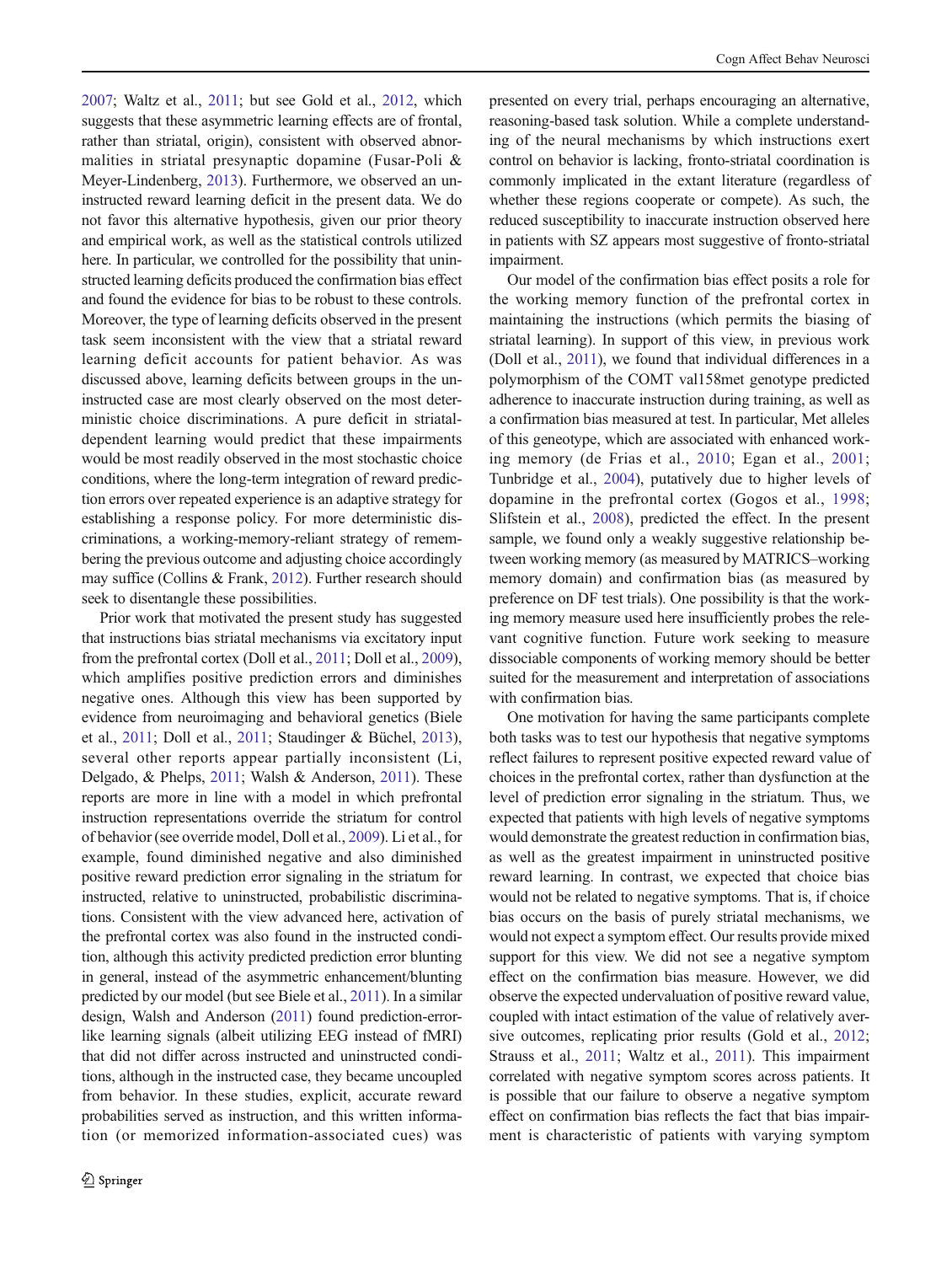<span id="page-12-0"></span>profiles, rendering any further effects of negative symptoms difficult to observe. Such a difficulty may be compounded by the subtlety of negative symptom effects on learning in the sample at hand. Specifically, in these data, the effect of negative symptoms on the learning of positive (but not negative) stimuli was not observed in the test phase of our task, as previously (Waltz et al., [2007\)](#page-13-0), but only in the posttask estimation of the stimulus reward probabilities. It is also possible that confirmation bias is mediated by instruction representations in the lateral prefrontal cortex (Bunge et al., 2003), rather than the orbital aspects of the prefrontal cortex we hypothesize are implicated in negative symptoms (Gold et al., [2012](#page-13-0)). Resolution of these issues awaits further research.

The confirmation bias task utilized here captures an interaction of cognition and motivation. This task (as well as the choice bias task and reinforcement learning tasks in general) probes how evidence about the value of decisions is accumulated over experience, a key aspect of motivation. The explicit (inaccurate) instructions about the best stimulus to choose additionally affords measurement of how this cognitive information affects the motivational learning system. While patients differed from controls on this measure of cognition– motivation interaction, they did not differ on the choice bias task, which focuses more specifically on measuring the motivational system. These data suggest that SZ is marked by deficits in the interaction of these motivational and cognitive systems, rather than specifically in the learning of extrinsically motivated actions. Neurally, we hypothesize that the corticostriatal loops that support reward processing are asymmetrically impaired in SZ, with striatal function itself, a core component of the motivational system, being relatively better preserved. This asymmetry gives rise to reinforcement learning deficits that are more readily observed when the inputs to the striatal learning system are more dependent on prefrontal processing. Under the experimental conditions described here, this deficiency in fronto-striatal coordination produces more veridical learning. However, we submit that this confirmation bias effect is generally an adaptive interaction of cognitive and motivational systems, permitting greater valuation of actions that are beneficial in the long run, even when these benefits are difficult to observe locally.

Acknowledgments This work was supported by National Institute of Mental Health R01 MH080066. We thank Dylan A Simon for helpful discussions.

## References

Andreasen, N.C., Pressler, M., Nopoulos, P., Miller, D., Ho, B.C., 2010. Antipsychotic dose equivalents and dose-years: A standardized method for comparing exposure to different drugs. Biol Psychiatry 67, 255–262.

- Andreasen, N.C., 1983. Scale for the Assessment of Negative Symptoms (SANS). Iowa City, IA, University of Iowa.
- Averbeck, B.B., Evans, S., Chouhan, V., Bristow, E., Shergill, S.S., 2011. Probabilistic learning and inference in schizophrenia. Schizophr Res 127, 115–122.
- Barch, D.M., Ceaser, A., 2012. Cognition in schizophrenia: core psychological and neural mechanisms. Trends Cogn Sci 16, 27–34.
- Bates, D., Maechler, M., Bolker, B., 2011. lme4: Linear mixed-effects models using S4 classes. Version: 0.999999-2. Technical Report.
- Biele, G., Rieskamp, J., Gonzalez, R., 2009. Computational models for the combination of advice and individual learning. Cogn Sci 33, 206–242.
- Biele, G., Rieskamp, J., Krugel, L.K., Heekeren, H.R., 2011. The neural basis of following advice. PLoS Biol 9, e1001089.
- Brown, R.G., Marsden, C.D., 1988. Internal versus external cues and the control of attention in parkinson's disease. Brain 111 ( Pt 2), 323– 345.
- Bunge, S.A., Kahn, I., Wallis, J.D., Miller, E.K., Wagner, A.D., 2003. Neural circuits subserving the retrieval and maintenance of abstract rules. J Neurophysiol 90, 3419–3428.
- Cockburn, J., Collins, A.G.E., Frank, M.J. 2014. Why do we value the freedom to choose?: Genetic polymorphism predicts the impact of choice on value. Submitted.
- Cohen, J.D., Servan-Schreiber, D., 1992. Context, cortex, and dopamine: a connectionist approach to behavior and biology in schizophrenia. Psychol Rev 99, 45–77.
- Collins, A.G.E., Frank, M.J., 2012. How much of reinforcement learning is working memory, not reinforcement learning? a behavioral, computational, and neurogenetic analysis. Eur J Neurosci 35, 1024– 1035.
- de Frias, C.M., Marklund, P., Eriksson, E., Larsson, A., Oman, L., Annerbrink, K., Bäckman, L., Nilsson, L.G., Nyberg, L., 2010. Influence of comt gene polymorphism on fmri-assessed sustained and transient activity during a working memory task. J Cogn Neurosci 22, 1614–1622.
- Doll, B.B., Hutchison, K.E., Frank, M.J., 2011. Dopaminergic genes predict individual differences in susceptibility to confirmation bias. J Neurosci 31, 6188–6198.
- Doll, B.B., Jacobs, W.J., Sanfey, A.G., Frank, M.J., 2009. Instructional control of reinforcement learning: A behavioral and neurocomputational investigation. Brain Res 1299, 74–94.
- DSM, 1994. Diagnostic and statistical manual of mental disorders. American Psychiatric Association. Washington, DC. 4th edition.
- Egan, M.F., Goldberg, T.E., Kolachana, B.S., Callicott, J.H., Mazzanti, C.M., Straub, R.E., Goldman, D., Weinberger, D.R., 2001. Effect of comt val108/158 met genotype on frontal lobe function and risk for schizophrenia. Proc Natl Acad Sci U S A 98, 6917–6922.
- First, M., Spitzer, R., Gibbon, M., Williams, J., 1997. Structured Clinical Interview for DSM-IVAxis I Disorders (SCID-I). Washington, DC: American Psychiatric Press.
- Fox, J., Weisberg, S., 2011. An R Companion to Applied Regression. Sage.
- Frank, M.J., 2005. Dynamic dopamine modulation in the basal ganglia: a neurocomputational account of cognitive deficits in medicated and nonmedicated parkinsonism. J Cogn Neurosci 17, 51–72.
- Frank, M.J., Claus, E.D., 2006. Anatomy of a decision: striatoorbitofrontal interactions in reinforcement learning, decision making, and reversal. Psychol Rev 113, 300–326.
- Frank, M.J., Moustafa, A.A., Haughey, H.M., Curran, T., Hutchison, K.E., 2007. Genetic triple dissociation reveals multiple roles for dopamine in reinforcement learning. Proc Natl Acad Sci U S A 104, 16311–16316.
- Frank, M.J., Seeberger, L.C., O'Reilly, R.C., 2004. By carrot or by stick: cognitive reinforcement learning in parkinsonism. Science 306, 1940–1943.